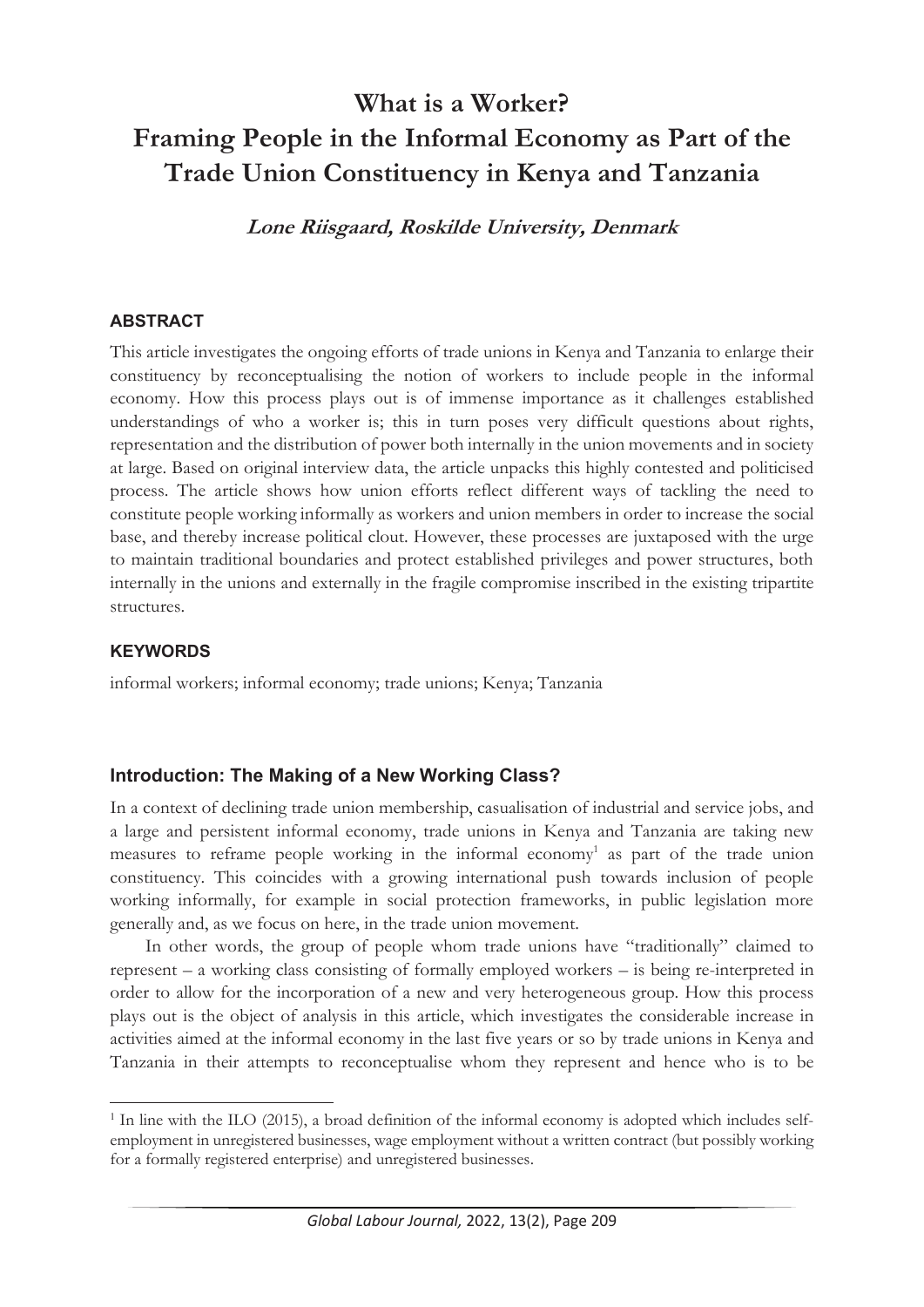designated as "a worker".

The article is based primarily on thirty-two interviews with trade union representatives and officials (at federation, union and branch level) in Kenya and Tanzania, as well as eighteen interviews with other stakeholders such as non-governmental organisations (NGOs), international trade union federations and members of informal economy trade unions. Interviews and followup questions took place between April 2018 and July 2000 in Dar es Salaam and Nairobi. The focus is on three specific sectors – micro trade, construction and transport – where informal work is prevalent, although union efforts in other sectors are also addressed where relevant. Documents such as policy papers and constitutions are also used for analysis. Finally, the article draws peripherally on 110 interviews and twenty-four focus group discussions conducted with informal economy associations (see Riisgaard, Mitullah and Torm, 2021).

In the following section the research design is presented, concepts clarified and the analytical framework outlined. This is followed by a discussion of how the working class has traditionally been conceptualised within the trade union movement and how a very specific representational model has followed in its trail. How this has played out historically in Kenya and Tanzania is then traced before moving to an analysis of how the trade union movement currently intersects with the informal economy.

# **Research Design and Conceptualisation**

The people in the informal economy who are recruited by trade unions in Kenya and Tanzania do not always engage in traditional employment relations as they include people working on their own and even some who hire a helper or two. As will also be shown, trade unions, in their attempts to redefine their constituency, emphasise the designation of this heterogeneous group as "workers"; therefore, in this article when referring to this group we also employ the term "informal workers" but critically discuss the implications that such designations might have. When the broader terms "people working informally" and "people in the informal economy" are used, they include all actors in the informal economy although the lines are certainly blurry. As rightly emphasised by Bieler and Nowak (2021) the formal/informal distinction is itself a dichotomy stemming from a particular Western experience but which nonetheless plays an active role in shaping both government and trade union policies in Kenya and Tanzania.

Kenya has had a relatively strong trade union movement with highly centralised power structures; legally, the country has taken small steps towards increased direct involvement of civil society actors, including informal economy associations. Tanzania, on the other hand, has a weaker and less centrally controlled union movement, and civil society is increasingly controlled by the ruling party. Nonetheless, as we shall show, the growing inclusion of informal workers into the trade union movement follows rather similar trajectories in the two countries. Hence, the exploration of the two country cases can help us understand the dilemmas involved in this ongoing process and also point towards some broader implications of such a reconceptualisation of the trade union constituency.

Empirically the article addresses new processes that are of potentially immense importance for people working informally (in terms of voice and representation) and for the trade union movement (which would gain numerical strength and better reflect the realities on the streets). These processes have only been sparsely covered in the academic literature on Kenya and Tanzania, although related studies have been conducted. For example, studies on single union cases include Spooner and Mwanika's (2017) analysis of transport in Uganda, Steiler's (2020) study on domestic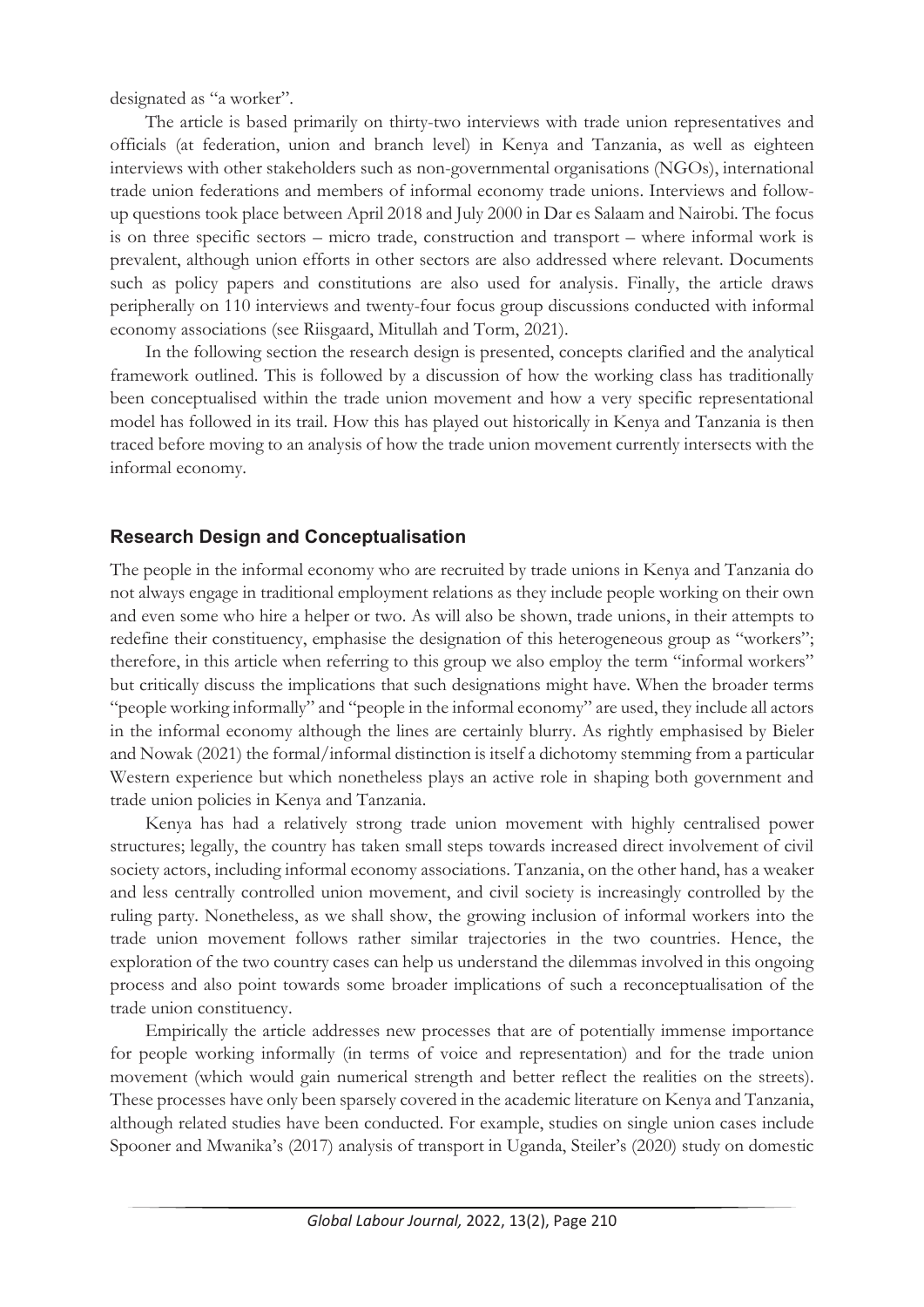workers in Tanzania, Rizzo's (2017) examination of transport in Tanzania, Jason's (2004) analysis on construction workers in Tanzania and Jimu's (2010) work on union engagement in Malawi. Schminke and Fridell (2021) compare the transportation, market and textile sectors in Uganda, while Fischer (2013) offers a policy-level analysis of Tanzanian trade unions. The International Labour Organization (ILO, 2019) provides a global overview of different trade union strategies and challenges while more general reflections on trade unions' possible involvement with people working informally can be found in Gallin (2001) and Bonner and Spooner (2011). However, overall the issue suffers from a lack of scholarly attention, in particular comparative and theoretically informed analysis.

Conceptually, this article draws on several analytical strands. One is based on the work by Boltanski (1984) on how "the cadre" (referring to mid-level management) objectified itself as a new social group in France during the period 1936–1945. Boltanski takes as his analytical object the historical conjuncture in which the cadre formed themselves into an explicit group "by examining the *social effort of definition and delimitation* which accompanied the group's formation" (Boltanski, 1984: 472, emphasis in original). By objectifying itself (that is creating values, a name, spokespersons, a system of representation and so on) it helped realise existence as something taken for granted.

In the contemporary Kenyan and Tanzanian context, attempts at objectifying a social group comprising people working informally are being undertaken by various internal and external actors. The objectification of social groups by people within the informal economy mostly relate to specific sectors or occupations like daladala/matatu (minibus) workers or micro traders; these efforts rarely seek to encompass the broader informal economy. The larger project of unifying the very heterogeneous group of people encapsulated by the term "informal economy" (which is by no means agreed upon) has, however, so far mainly been undertaken by external actors. Lately, this endeavour has been taken on by the trade union movement – a movement that until recently delimited itself as something different from (if not in outright competition with) people working informally. Other actors also court people in the informal economy; hence trade union endeavours are not to be seen in isolation from, for example, recent government (De Soto inspired) celebrations of the crafty micro entrepreneurs in Tanzania or the massive promotion by the ILO and the donor community of "social protection for all" and "transition towards formality" agendas.

In contrast to Boltanski's analysis of the objectification of the cadre, the efforts of trade unions to re-objectify the social group whom they claim to represent is an emerging, ongoing and highly contested process. Nonetheless, the concepts of social efforts of definition and delimitation are relevant in examining current trade union developments as they help us unpack the process by prompting questions like: How are traditional versus "new" members designated? What repertoire of themes is used to constitute the informal worker? To which existing social groups are they placed (symbolically) in affiliation or in opposition? How are dispersion principles (for example, dispersion in wealth or employment relations) overcome? In other words, how is an aggregate to be conceptualised in its unity when it combines social groups that are in most respects very different from one another (Boltanski, 1984)?

These questions can help us understand the dilemmas involved in this ongoing reconceptualising and also point towards broader implications with regard to issues of rights, representational structures and class understandings; attention must therefore also be paid to how this re-objectification process relates to socioeconomic and political contexts. This resonates with the analysis of informality by Bernards (2017) and his argument that the political organisation of what he calls "subaltern populations" (referring broadly to people in the informal economy) have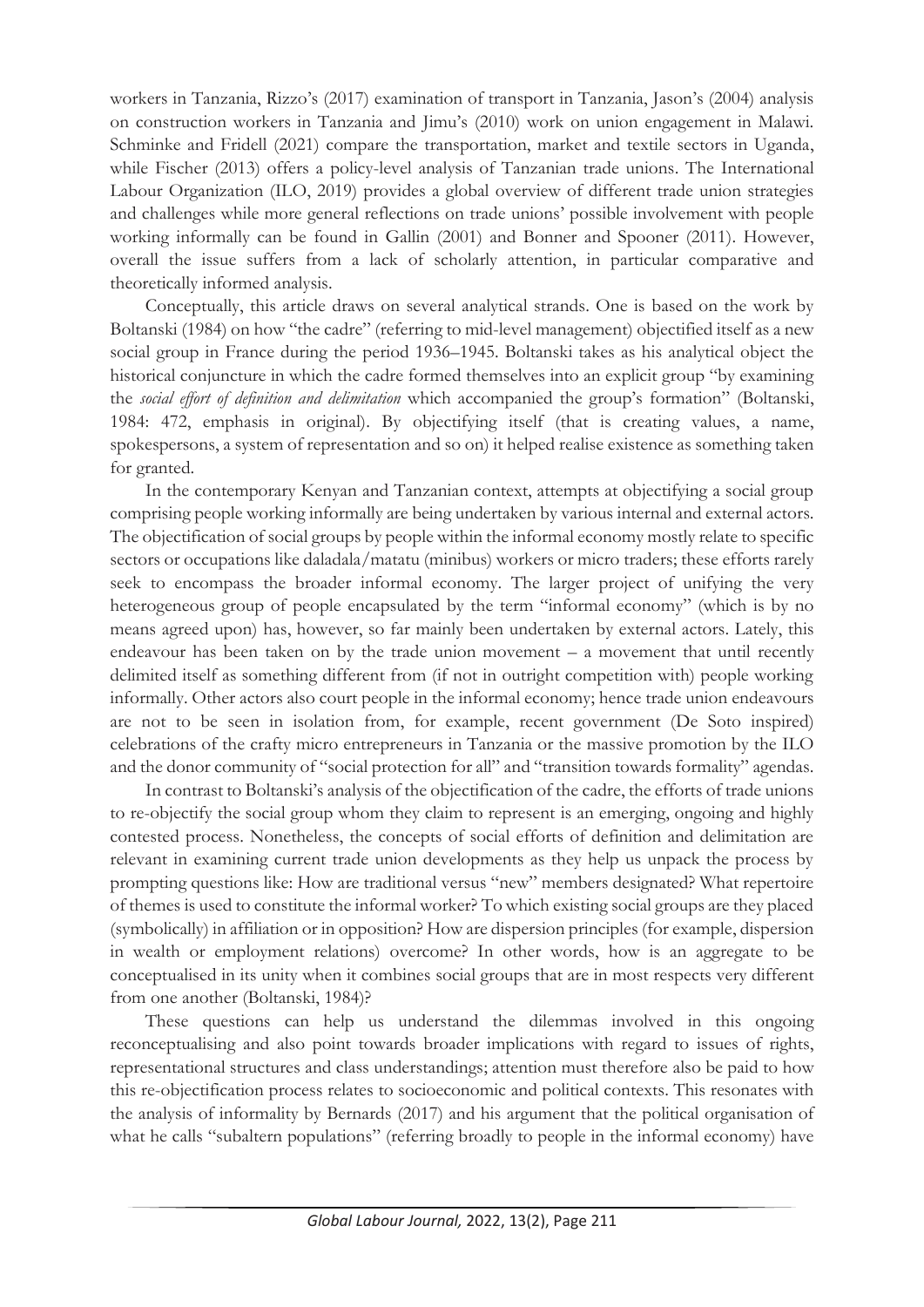been and remain crucial in the hegemonic project of states.

Segmentation of the workforce plays a crucial role here, and to flesh out in more detail how definition and delimitation occur in a trade union context we also draw on the concept of boundary drawing discussed by Silver (2003). Building on Marx and Polanyi, she reiterates the insight that labour movements are continually made, unmade and remade and hence cautions against seeing the working class as a fixed entity. While unions and the working class are not necessarily the same thing, current attempts to redefine the trade union constituency can have implications for class formation and should be placed in the context of historical reconfigurations.

Indeed, looking at historical developments in Kenya and Tanzania, the perception of "the working class" as a fluid concept resonates well. For example, in the years following World War 2, trade unions attempted to break down exclusionary boundaries by calling for an extension of "workers' rights" to include all workers in the empire (Cooper, 1996), thereby actively aiming to expand the terrain of the labour movement to encompass rural regions. This also illustrates how boundary drawing is an intrinsic element of objectification: who a worker is and for whom workers' rights is a legitimate claim necessitates delimitation of who a worker is not. Boundary drawing is often done in an implicit way, but whether practised by unions, employers or governments, the construction of a collective consequentially always leaves some groups out. Again, however, these boundaries are continuously made and remade: African trade unions sought to break down existing boundaries and exploit the universalistic discourses of the colonial powers (Cooper, 1996; Silver, 2003). The reactions by colonial and postcolonial states to these attempts to expand the labour movement are also telling. Citing Cooper (1996), Silver (2003: 23–24) describes how capitalists and governments sought to demarcate a relatively small primary sector of urban workers with special workers' rights – set apart from the rest of society in order to avoid the potential for uncontrollable unrest that fluid boundaries might have caused.

Exclusionary boundary drawing is therefore highly political. It can also be seen as a reaction to a system-level problem of historical capitalism (Wallerstein, 1995, in Silver, 2003) where continued profit-making can only coexist with social contracts as long as those rights and benefits are given to a small fraction of the workers. Hence, the current struggle over who should represent the vast workforce in the informal economy (estimated by the ILO [2018] to be more than 90 per cent of total employment in Kenya and Tanzania) is potentially also a struggle over defining and delimiting who the working class is and, crucially, who should be able to legitimately claim workers' rights.

# **The "Traditional" Working-class Concept and the Social Dialogue Model**

Closely related to the issue of definition and boundary drawing is the question of how to forge unity and solidarity within a collective. As discussed by Lindberg (2014: 136), solidarity in the trade union movement is typically based on mutual self-interest of a defined group, most often created around "a shared position in the organisation of production". In other words, the identity as a worker, as part of the working class, has traditionally been bound up with a particular position in the relations of production (Lindberg, 2014; Webster, Britwum and Bhowmik, 2017). This understanding is most often connected with a perception of a worker as an employee. Not surprisingly then, the forging of solidarity between formal and informal workers can be challenging – not least when clear employment relations are often hard or at times even impossible to distinguish in the informal economy.

Interestingly, the view of the working class as consisting of formal employees is based on a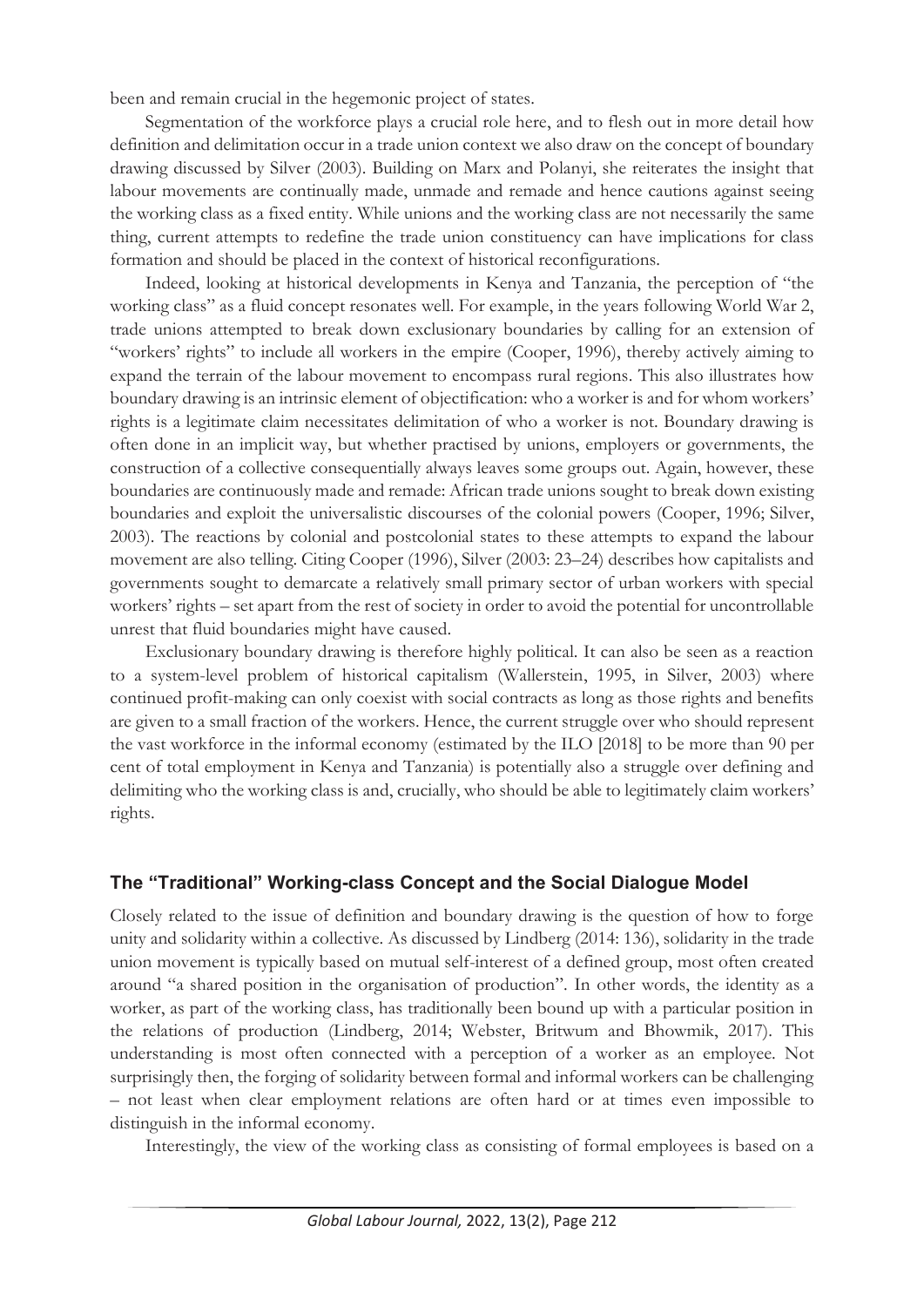historical exception and has also been contested, for example, by advocates of social movement unionism (Waterman, 1993; Munck, 1999). Hence, the formalised full-time employment relationship is a historical phenomenon that developed in the North Atlantic region during the nineteenth and twentieth centuries. However, this relationship, along with the forms of collective action and representation that evolved with it, is gradually losing out to more insecure and precarious employment relationships (Breman and Van der Linden, 2014; Bieler and Nowak, 2021).

This specific interpretation of trade unionism was transferred to developing countries where it encompassed the large public sectors and parts of capital-intensive private production. However, it failed to reach the informal economy, which accounted for the vast majority of employment in those countries; as such, trade unionism has always been limited to a select few in developingcountry contexts (Kabeer, Sudarshan and Millward, 2013).

Being based in this historical and geographical exception also creates other challenges. Hence a particular institutional model of labour relations and trade unionism became dominant in many Northern countries and widely promoted through the ILO's model of the tripartite structure of social dialogue where unions (as representatives of workers), employers and governments negotiate. This model has been (with varying success) transplanted across the world but, insofar as unions represent formal workers only, in the context of a large informal economy this creates an institutional model in which only a minority are invited to the negotiation table.

The "representational problem" has not gone unnoticed, and looking at the larger international policy terrain – and also at the external partners of the Tanzanian and Kenyan trade unions that are pushing for involvement with the informal economy – two competing institutional models are advocated. One model – heralded by the ILO and generally favoured by the trade union movement and business associations – is that existing employers' and workers' organisations extend membership to people in the informal economy so that they can be represented via existing structures and participate in social dialogue, in particular about how to transition into formality (ILO, 2013, 2015).

The second model seeks to transform the existing tripartite structure to a 3+1 model in order to enable people in the informal economy to represent themselves on an equal but separate footing with formal enterprises and workers. This agenda is being pushed by some transnational advocacy groups like Women in Informal Employment: Globalizing and Organizing (WIEGO; see e.g. Alfers and Moussié, 2019). This approach questions whether the vision of full formalisation is possible and instead emphasises approaches that allow for participation of people working in the informal economy (in their own right) in policy design and implementation.

Taking this perspective a bit further, it can be argued that the focus on formalisation, which is at the core of attempts to incorporate people in the informal economy into existing tripartite structures, is a vision based on a very specific historical and geographical experience. In effect, what we observe on the ground is often increased informalisation; and in both Kenya and Tanzania, the informal economy shows no sign of diminishing. The insistence on formalisation (and its related social dialogue model) as the only solution is thus in this view in effect suppressing, as it excludes large sections of society from representation (Riisgaard, 2020).

# **Historical Definitions and Delimitations of the "Working Class" in Kenya and Tanzania**

In his analysis of how the informal economy has been governed in Kenya and Tanzania, Bernards (2017: 1837–1839) emphasises how both governments have sought to situate themselves as the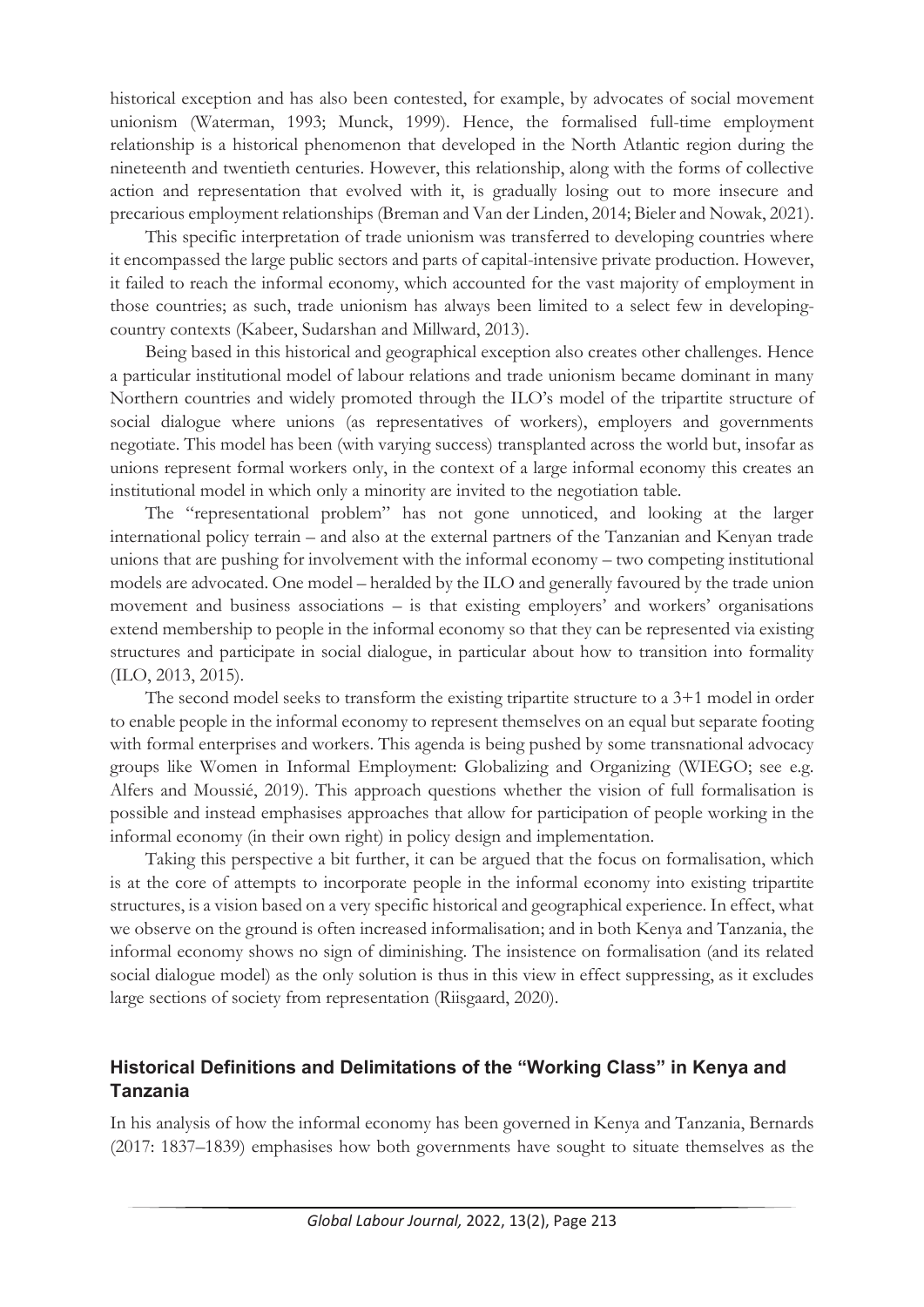legitimate protector of people in the informal economy. Nonetheless, as illustrated by Fischer (2011, 2013), Bernards (2017) and Shiraz (2009), the sharp delimitation of organised formal workers from the majority working in the informal economy has not always been so clear-cut. In the early days of the Tanzanian union movement, certain groups in the informal economy, such as casual dockworkers and domestic workers, were organised in unions together with formal workers. Likewise in Kenya, these groups were also included in the early stages of the union movement (Shiraz, 2009; Bernards, 2017). A more inclusive concept of "unions", "workers" and the "working class" were thus prevalent in the pre-independence era.

In the post-independence era, trade union movements became strongly attached to the ruling parties, not least in Tanzania where nationalisation secured state control over the economy (Fischer, 2011, 2013; Bernards, 2017; Rizzo, 2017). The close attachment prevented unions from pursuing independent politics and severely restricted their ability to represent their members while also limiting their constituency to the minority of workers – those in the formal sector. Although the unions in both countries gained formal independence with liberalisation in the 1990s, attaining actual independence has been an uneven and gradual process. As formulated by Fischer (2013: 147) in her analysis of Tanzanian unions: "Since then, they have been swinging between continued control by the government and efforts to establish themselves as autonomous civil society organizations."

In sum, the formal sectors of the economy have increasingly been identified as the legitimate terrain for trade union activity to the exclusion of informal sectors. Boundary drawing and dividing tactics have been employed by both governments and unions: governments have sought to restrict political influence and attempts at broadening claims for workers' rights beyond the relatively small group of formal economy workers, while the unions have sought to protect established privileges by largely accepting this delineation – at least until recently.

# **Trade Union Engagement with the Informal Economy**

## *The self-designation of "informal workers"*

An impressive heterogeneity exists within the informal economy now targeted by trade unions. This includes various types of wage employment, work on commission, own-account work and even engaging others to work (on a very small scale) for wages, on commission or unpaid. When these people were asked to self-designate, not surprisingly a multitude of identifications occurred, including but by no means limited to the category of worker. Most often people would selfdesignate as an entrepreneur or a small business person; occupation-specific designations would often be used such as machinga (hawker) or boda boda (motorcycle taxi) driver (Riisgaard et al., 2021).

In the micro trade sector – where people mainly work on their own, some with a helper or two – the majority saw themselves as small business people, some of whom would nonetheless be in hidden employment relations with a retailer supplying the goods they sell. Boda boda drivers were most often also own-account; however, they would often be economically tied to the motorcycle owner given that most vehicles are hired with the option to buy over an agreed time period. Daladala/matatu (minibus) conductors and drivers come closest to a regular employment relationship, but even here the setup is such that the crew work on their own while having to meet a daily target for the vehicle owner, and dividing any surplus between them while paying off touts and stage assistants. Finally, people working in construction – both masons and helpers – engage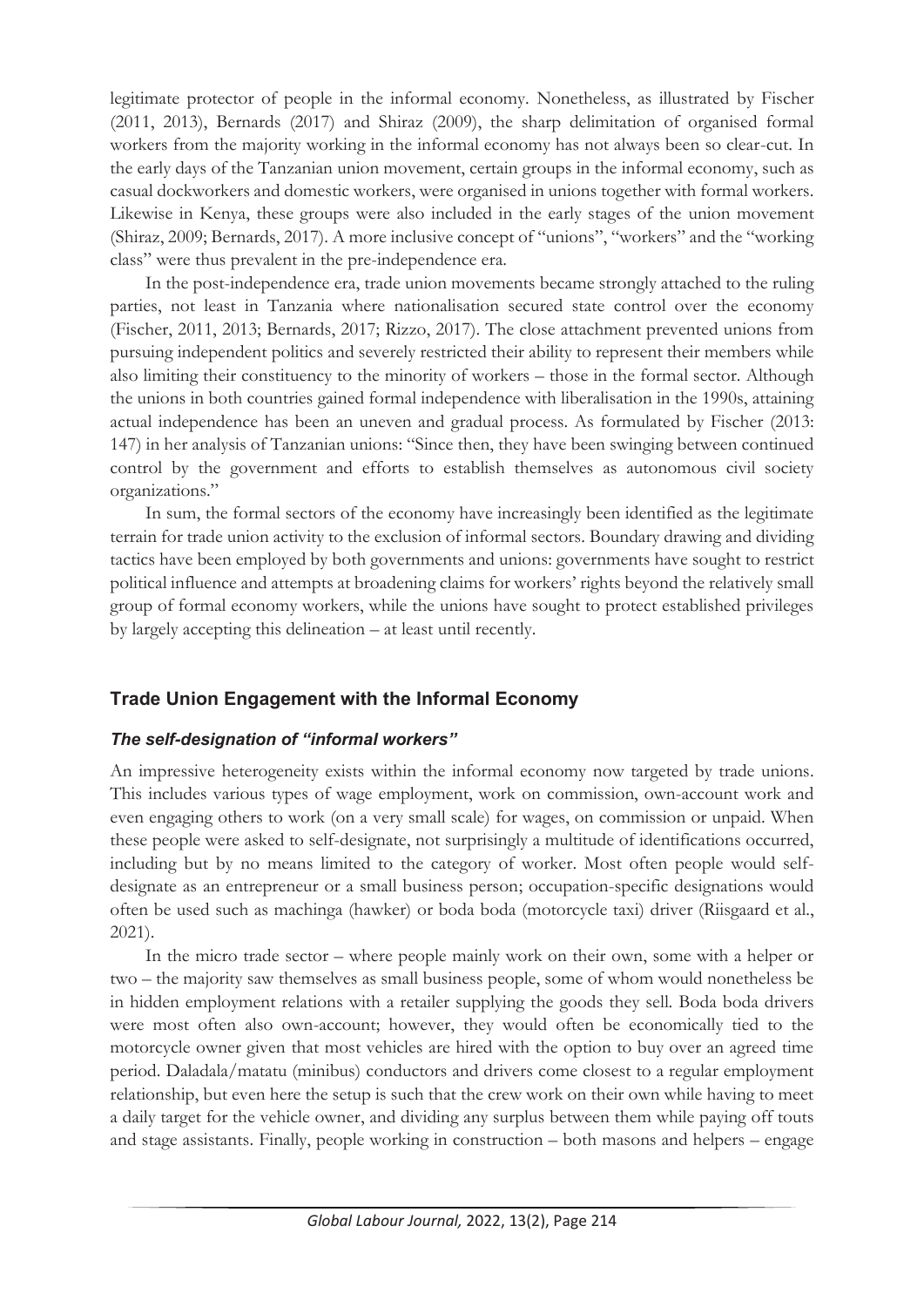in complicated employment structures where larger contractors hire layers of smaller contractors, work gangs and individuals.

Furthermore, and as also noted by Lindell (2010) and Rizzo (2017), our research reveals significant diversity not just in employment relations, but also in access to resources, status and decision-making power among informal workers even within the same sector (Riisgaard et al., 2021). Consequently, there is considerable variation in the concerns and interests of people, which complicates the forging of broad-based solidarity in the informal economy and between formal and informal workers. As we shall see in the sections below, the forging of unity and solidarity seems to be one of the key challenges when re-objectifying the trade union constituency, taking on slightly different dimensions depending on whether workers are own-account workers or in more or less explicit employment relations.

#### *The trade union landscape*

In both Kenya and Tanzania trade unions are organised mainly on an industrial basis, meaning that there are relatively clear demarcation lines between what occupations are organised by different unions. Nonetheless, in the last decade there has been some pressure on customary distinctions as established unions have splintered or met competition from new unions.

The Trade Union Congress of Tanzania (TUCTA) it is the only national federation on the Tanzanian mainland, and in 2017 it represented twelve trade unions with a total of around 592 000 workers (DTDA, 2018). TUCTA has experienced increased competition from new unions: in 2017, eleven independent unions were registered. However, these independent unions only counted around 15 000 workers and hence TUCTA still represents around 98 per cent of all trade union members (DTDA, 2018). Nonetheless, trade union density is estimated at only 2.4 per cent, and this overwhelmingly represents the formal sector as only an estimated 17 865 members were from the informal economy.

In Kenya, the Central Organization of Trade Unions (COTU) is the dominant federation, with forty-five affiliated unions and 97 per cent of total union membership. In addition, the newer Trade Union Congress of Kenya (TUC) hosts three unions and there are an additional nine independent unions. In total around 2.6 million workers were members of registered unions in 2018, achieving a union density of around 15 per cent of the total (formal) employment (DTDA, 2020). This is relatively high in an East African context, particularly when compared to Tanzania, and COTU is considered one of the strongest African unions. Of the total trade union membership, however, only an estimated 0.4 per cent (11 540 members) are from the informal economy.

#### *Representation of people in the informal economy in tripartite institutions*

In Tanzania, as a response to massive retrenchments in the 1990s, the National Employment Promotion Act of 1999 gave a seat to a representative of an informal sector association on the National Employment Advisory Committee. There is, however, no evidence of the committee currently being active on informal sector matters (Kinyondo, 2021). Hence, in practice TUCTA is the only player recognised institutionally to represent workers in issues regarding the labour market or social protection. The largest informal economy association  $-$  VIBINDO<sup>2</sup>  $-$  is at times invited

<sup>2</sup> VIBINDO = Jumuia ya Vikundi vya Wenye Viwanda na Biashara Ndogondogo (Community Groups of Industry and Small Businesses). Often referred to as the VIBINDO society, it is an umbrella association for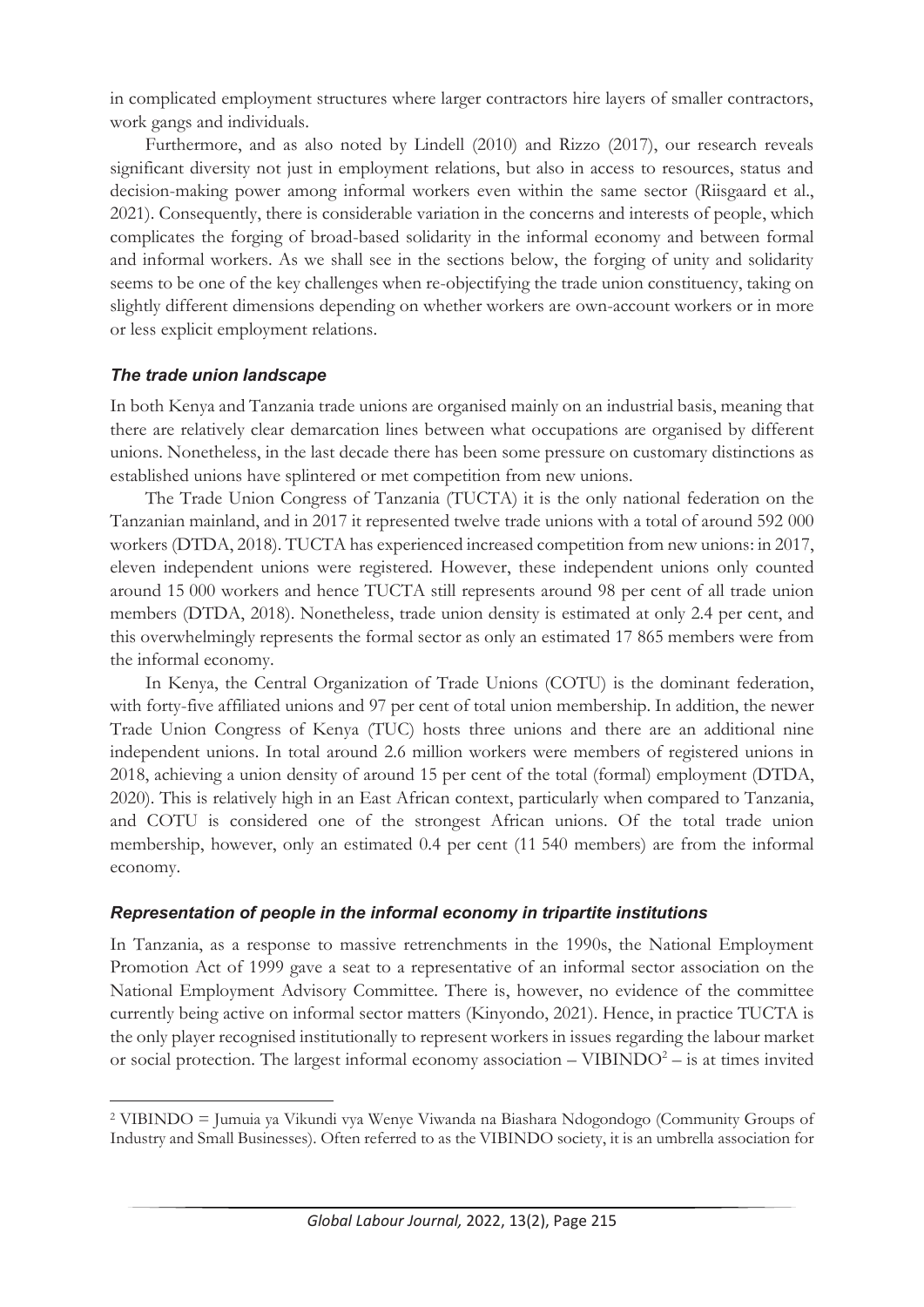for consultation on issues regarding the informal economy such as, for example, the creation of a health insurance scheme targeting members of informal economy associations. However, this only takes place in an ad hoc manner and only the tripartite construction made up of trade unions, employers' organisations and government is guaranteed by law (Riisgaard, 2020).

In Kenya, people in the informal economy are mainly represented indirectly in social dialogue institutions. However, since 2012, they do have direct representation in the Micro and Small Enterprises Authority (MSEA), via four national sectorial association representatives from manufacturing, trade, services and agri-business. At the National Labour Board, the interests of people working informally are represented by the Secretary General of COTU and the Director of MSEA, while at other tripartite institutions they are represented only by COTU (Otieno, 2018; Indimuli, 2021).

Otieno (2018) notes that, due to the lack of a legal framework that institutionalises tripartite social dialogue in the informal economy, most of the dialogue that does take place is bipartite. An example of this is the Kenya National Alliance of Street Vendors and Informal Traders (KENASVIT),<sup>3</sup> which engages government agencies directly with regard to, for example, issues of harassment, licences or construction of new markets (see also Riisgaard et al., 2021).

However, KENASVIT also sits on the board of MSEA; with the MSE Act of 2012, the institutional system in Kenya has thus taken a step (albeit a small one) towards direct representation of people in the informal economy and towards a 3+1 model, although this is limited to informal actors considered to be micro businesses. In Tanzania, the legal system in practice stays within the traditional tripartite model.

#### *Policies and practices at the confederation level*

In 2004, TUCTA recommended the inclusion of what they refer to as informal workers in its affiliated unions but without clarifying how or why this should happen (Fischer, 2013). As explained by a former Deputy Secretary General of TUCTA, in the 1990s the key problem occupying the unions was dwindling numerical strength, as their formal members became informal due to privatisation and retrenchment. He also explained that the union was ill-prepared for this turn of events given its post-independence history of political affiliation and sole focus on the formal economy.

Nonetheless, two early initiatives were carried out focusing on informal work – both initiated and financed by external actors. In the late 1990s the Kenya Plantation and Agricultural Workers Union (KPAWU) in cooperation with a Swedish trade union started some activities for casual agricultural workers. In addition, from 2001 TUCTA together with federations from Uganda, Rwanda and Kenya was involved in the ILO SYNDICoop project, which aimed to strengthen the capacities of unions and cooperatives to organise in the informal economy (ILO, 2009; Fischer, 2013). As noted by Fischer (2013: 148); however, "This project was an externally stimulated attempt to venture into the informal economy and should not be read as representing a general spirit of change among unionists".

This conclusion was corroborated by a former Deputy Secretary General who noted,

small informal sector businesses. It comprises some 300 associations representing around 60 000 members, predominantly micro traders.

<sup>&</sup>lt;sup>3</sup> KENASVIT comprises twenty urban alliance affiliates representing around 400 000 members.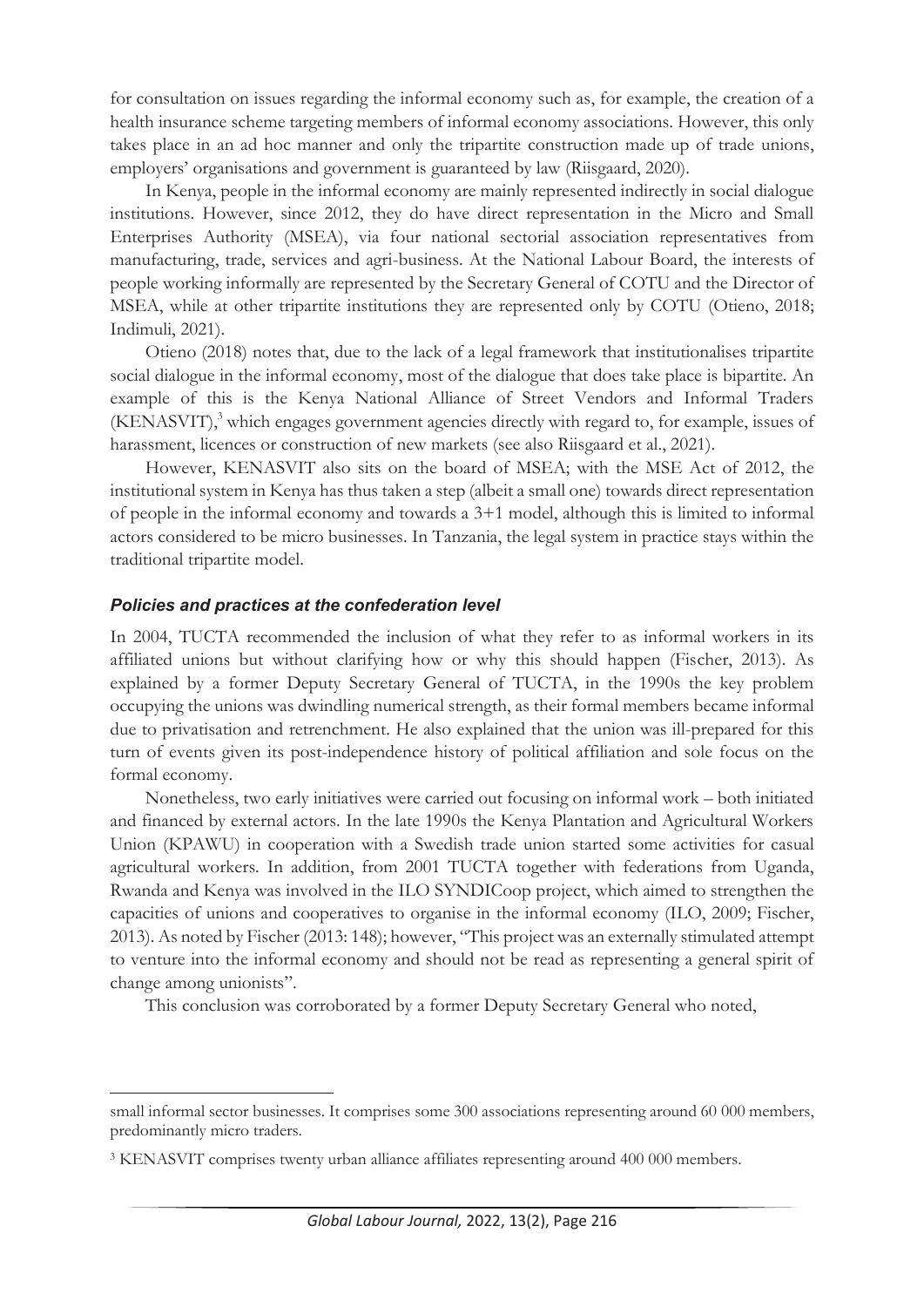The issue is the mentality. It required a change of mentality… So people looked at that one [the informal sector] and said, this is a big mountain of work to do – and you get peanuts out of it. It's a headache (Interview, former TUCTA Deputy Secretary General, 2019).

Jason's (2004) study of informal construction workers in Dar es Salaam also confirmed the reluctance of unions to include informal members. Although a few activities did take place, they were isolated and largely externally driven.

The ambiguity towards the informal economy is still evident today and activities are still to a large extent externally driven. There has been a considerable increase in activities aimed at the informal economy in the last five years or so. However, despite declared intentions, neither TUCTA nor COTU has a policy on how the inclusion of informal workers should take place, even though both have had externally funded attempts at creating exactly such a federation-level policy. In comparison, the National Organisation of Trade Unions (NOTU) in Uganda finalised their federation-level strategy for cooperation with the informal economy in 2014, detailing principles and strategies for collaboration (NOTU, 2014). So far, actual engagement in Kenya and Tanzania has been undertaken autonomously by a small handful of unions in each country, most often in collaboration with external actors, while the majority of affiliated unions do not engage informal workers as all (Riisgaard, 2021).

External partners play an influential role by facilitating and funding peer learning, training and engagement activities. The ILO has been a key driver and reference point for union engagement with the informal economy, but NGOs and partner unions also play an active role. Notable here is the International Transport Workers' Federation (ITF) and their sponsor union programme, running since 2013, in which they pair up unions that have been successful in recruiting informal workers with sister unions in other countries.

The following account of a project with TUCTA funded by the Friedrich Ebert Stiftung (FES), aimed at developing a federation-level policy on engagement with the informal economy, illustrates the strong external push as well as the highly politicised nature of trade union engagement. Since 2016, FES has funded a survey, an external consultant and a handful of dialogue meetings. Out of the dialogue meetings grew a new umbrella coalition of informal sector associations named Chama Cha Wafanyakazi Wa Sekta Isiyo Rasmi Tanzania (TAISETU, Tanzania Informal Sector Trade Union). The associations include diverse occupations such as boda boda drivers, street vendors and fishmongers. The coalition claims to have collected more than 100 000 signatures; with those they applied for recognition as a trade union in 2018 with the hope that they could then become a TUCTA-affiliated union (Interviews, TAISETU members and representatives, 2018).

As it turned out, recognition was declined and it is clear from conversations with high-level TUCTA representatives that even if it had been recognised, it would not have been accepted as an affiliate of TUCTA. Apart from the failed attempt at establishing a new union for informal workers, the process also produced a highly contested draft policy paper titled "A Twin Track Strategy to Organize the Informal Economy into Trade Unionism in Tanzania" (TUCTA, n.d.). The strategy is explained as containing both an approach where affiliated unions organise informal workers directly into existing trade unions and an approach where informal workers are allowed to form their own informal economy trade unions with a view to being accepted into TUCTA.

The proposed policy stirred up a great deal of internal commotion and dissatisfaction. While promoted by TUCTA's General Secretary, the policy proposal was firmly rejected when presented to the board of TUCTA (Interviews, TUCTA official, 2018). In short, the cases illustrate how the majority of the leaders of TUCTA-affiliated unions were strongly against the idea of having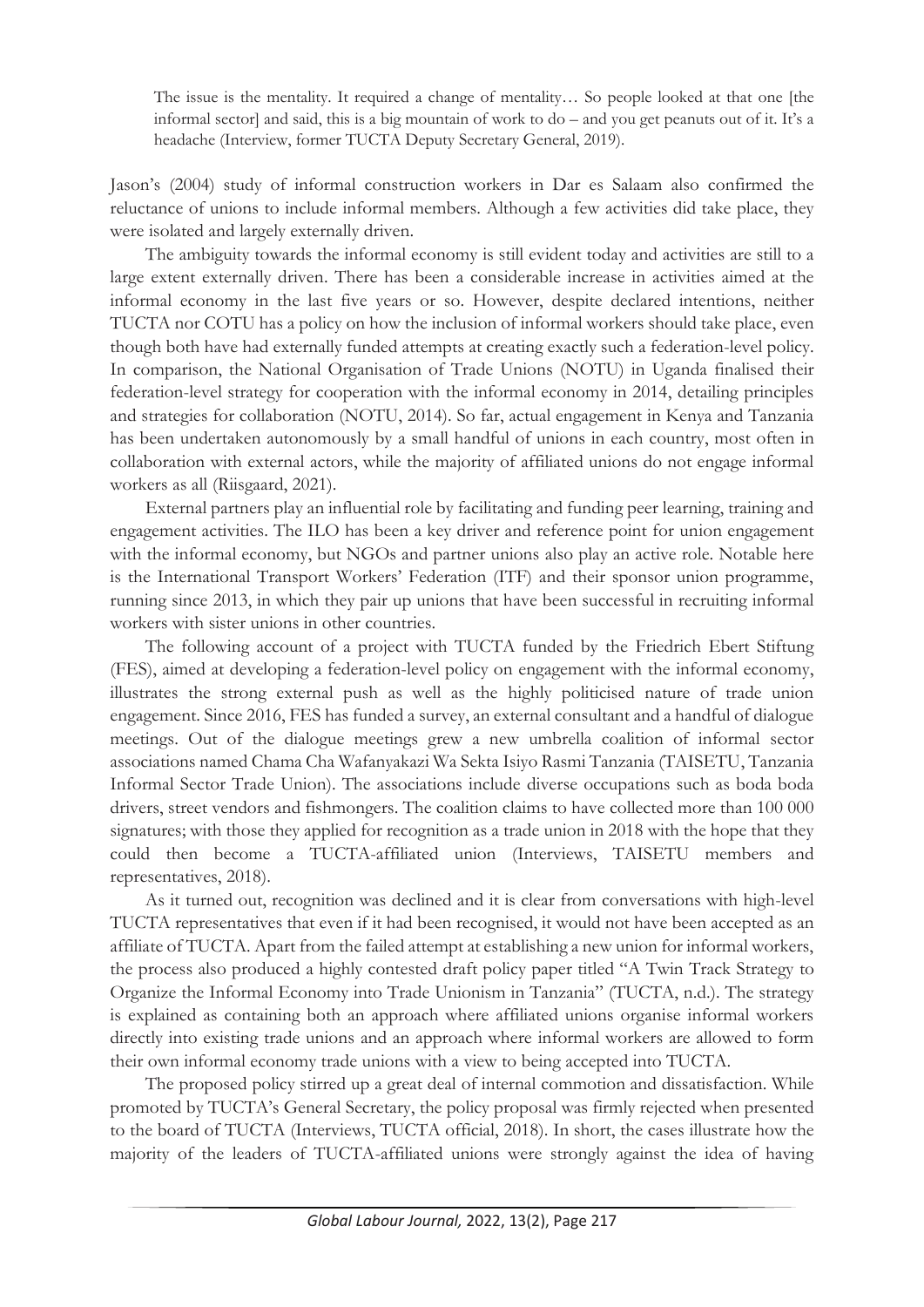informal workers organise in separate unions. TAISETU not only challenged existing demarcations between established unions, but more fundamentally questioned the existing boundaries between the workers to whom entitlements are awarded and those to whom they are not. The situation also raised difficult questions about voting rights and who should be allowed to have a say in future decision-making within the trade union movement. How this is dealt with at the affiliate level is discussed later but, in general, there is a fear that informal workers might eventually outnumber formal ones, as expressed by this TUCTA representative:

We are still structuring to see which way is more favourable, like how they will contribute and involve them in meetings. But mind you, if we allow all of them to join the normal union they will overshadow the union because imagine all 20 million informal people join the union while at the moment we are only 3 million. I think they will take over because informal are always informal; even if you will formalise them they can't be formal as normal formal. You need to be careful and have them a little bit separate (Interview, TUCTA representative, 2018).

The quote illustrates well the dilemma between the need for unity and the urge to delimit by emphasising difference. Thus, alongside the efforts to define informal workers as part of the trade union constituency and thereby enlarge the social base, a degree of separation is considered necessary in order not to unsettle the established political order within the trade union movement. As will be discussed, this emerged as a common dilemma within the union movement in both countries.

In Kenya, an official federation-level strategy on how to engage with the informal economy is also pending, which seems to mirror the difficulties experienced in Tanzania. In recent years, COTU has sought to ensure inclusion of informal workers in its outreach activities, especially May Day and Labour Day events, but also in sensitisation campaigns around, for example, HIV/AIDS. COTU also allows some informal associations from the market next to their Nairobi office to use their premises for meetings. Engagement does not follow any structured procedure though, as there is no policy direction on how to engage the informal economy. In fact, according to a COTU official, the incentive to engage informal workers was most often driven by external partners.

According to a COTU board member, the lack of an agreed-upon policy at times complicates engagement. It has, for example, meant that decisions on (and even discussion of) application for COTU affiliation by the newly recognised Kenya Matatu Workers Union (MWU) has so far been stalled.

Yes, so with me I wrote to COTU; they've not responded... It's up to them, but for me I'm moving on well as far as we are with the ITF; we are doing our functions well (Interview, MWU representative, 2018).

The stalled application is also illustrative of the existence of several competing unions within the same sector. Fragmentation has been particularly prevalent in the transport sector in both Kenya and Tanzania. Formerly strong trade unions have been splintered by breakaway unions and, in addition, competition has arisen from new unions explicitly for informal workers (for example, the aforementioned MWU in Kenya, and the Tanzania Road Transport Workers Union, TARWOTU). In both countries, the federations seek to guard the principle of "one sector one union" but, it seems, with limited effect.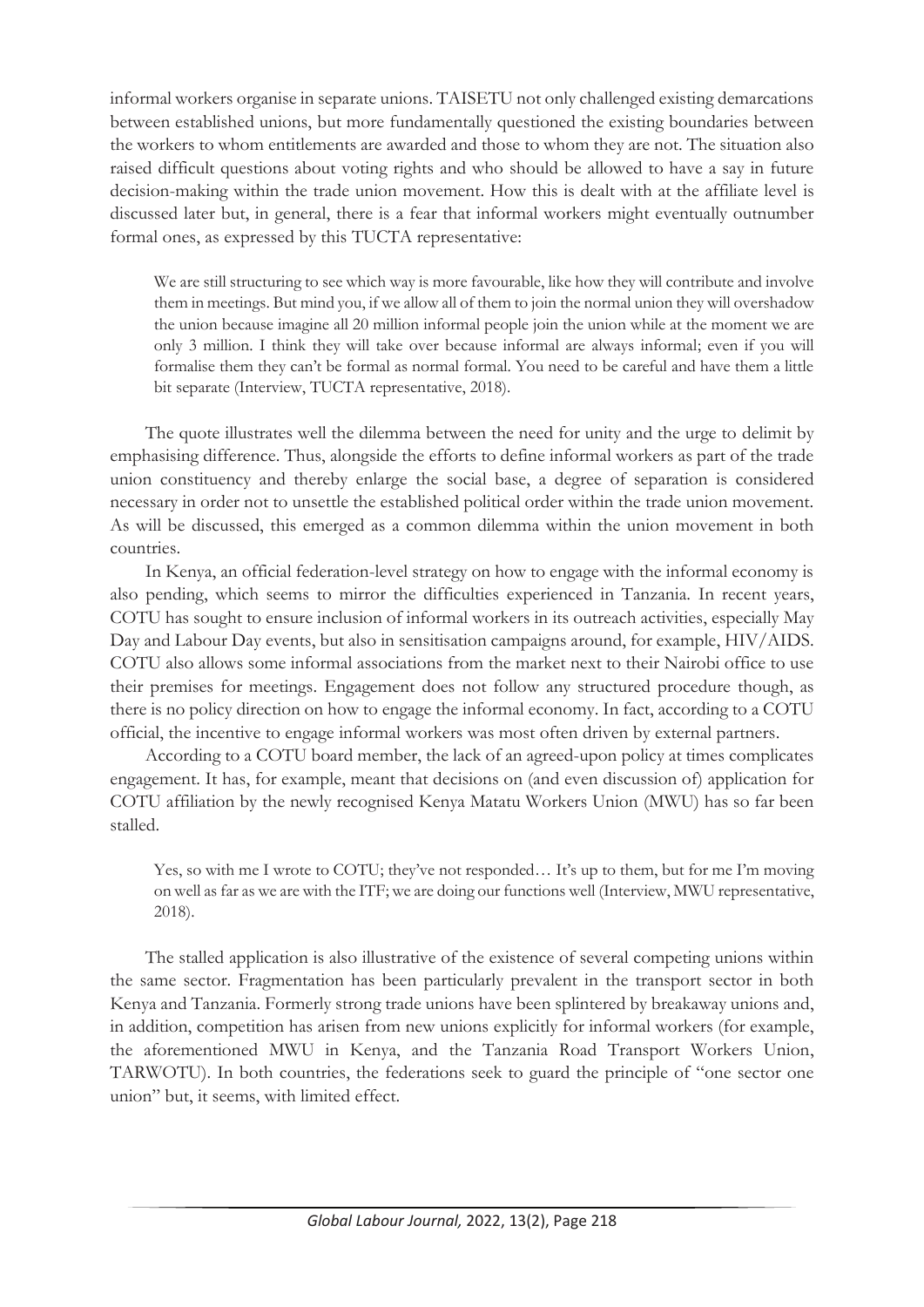## *The designation as "informal workers"*

Notwithstanding the complexity of employment relations (or lack thereof), the idea that people in the informal economy (excluding, as mentioned, most employers) should be defined as and should self-identify as workers was generally taken for granted by the trade unions interviewed. It was recognised, however, that this self-identification does not always occur naturally but rather is something that comes with being educated on affiliation to a particular social group:

And we were working with those SACCOs [savings and credit cooperative organisations], like, familiarising them with the labour laws, and even convincing them that these are workers… For them, you know, the perception that they are in *jua kali*4 … they don't see themselves as workers (Interview, COTU official, 2018).

The designation as worker is thus seen as a process of awareness-raising but also of inducing a sense of belonging:

Like, for example, when we are allowing them to come during the Labour Day they also feel part of the, the workers… They come and exhibit their wares, and we support them financially (Interview, COTU official, 2018).

On the other hand, the conceptualisation of a worker is associated with having an identifiable employment relationship that is registered with the authorities:

Firstly, these are businessmen, and we call them all boda boda drivers because they lend motorbike daily for TZS 7 000. So, the work they do for the owner, he has no information, and sometimes even their parking point the owners do not know about… Now we fight for them to be workers so that they can be identified because now you can't call them workers before they become formal [here in the sense of having a registered contract with the owner] (Interview, TARWOTU representative, 2019).

This conceptualisation comes closer to that which is traditionally associated with formal workers, and hence the full status of worker is something informal workers can achieve once they formalise. This leaves informal trade union members in a kind of transition position, not unlike that envisioned by the ILO-inspired formalisation discourse.

The issue of own-account work – and hence the lack of any clear employment relation – in particular creates challenges for the designation as a worker, as the traditional ties of union solidarity have been based on the common position in an employment relationship. In this case, however, the designation emphasised is one that insists on the commonality of having a job, as when a group of boda boda drivers and the Communication and Transport Workers Union of Tanzania (COTWU(T)) marched in Dar es Salaam on May Day in 2019 with banners that read: "A boda boda job is like any other job" (Kinyondo, 2021), or the insistence on being employed (even if self-employed):

Initially, they used to say we are *jua kali* … but now we are telling them you are contributing to the economy of this country. You are an employee; you have employed yourself. You need to have all other rights that an employee ought to have; the only right you'll not have is the employer/employee relationship… But as [a] person you are able to keep record of what you get every day. You are able

<sup>4</sup> Meaning "hot sun" in Swahili, *jua kali* commonly refers to informal small-scale craft or artisanal work.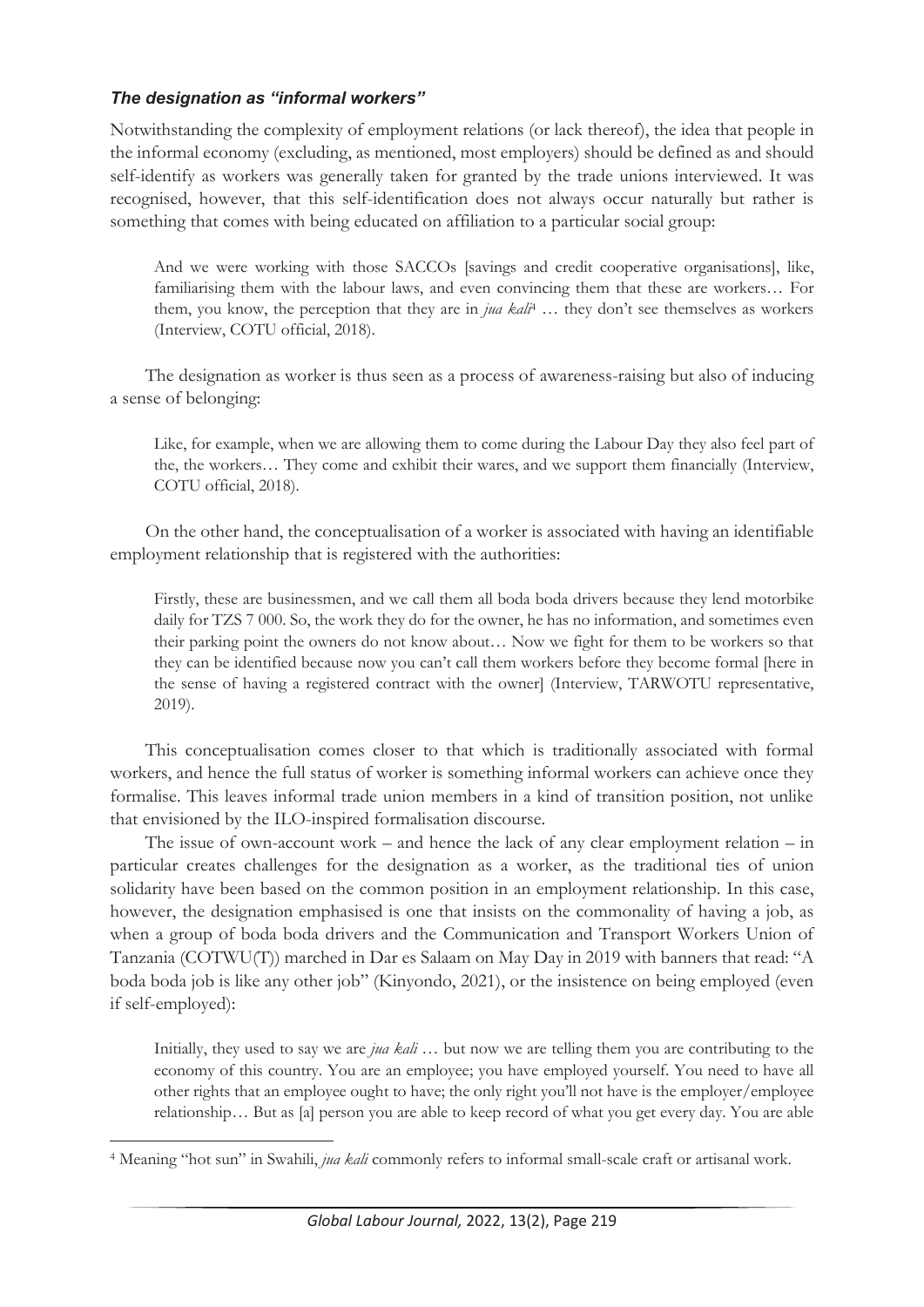at the end of the month [to] pay yourself; you are able to subscribe to NHIF, to NSSF,<sup>5</sup> and when you retire you are able to also get your pension … so right now they start understanding that they are employees but they have employed themselves, so now they know they are workers (Interview, AUKMW representative, 2019).

Interestingly, in the quote above, issues like regular payment, health insurance and pension, which have traditionally been considered the employers' responsibility, is considered to be the responsibility of the individual worker in the case of own-account work.

It is also interesting to note that alongside efforts to unify and to overcome dispersion principles (like own-account versus wage work) by insisting on inclusion under the concept of "worker" or being "employed", the repertoire of themes used to constitute the informal worker often at the same time insists on delimiting the informal and the formal worker. Recurrent themes include characterisations such as "unstable", "uneducated", "untrained", "unaware", "unregulated", "unidentified" and "mobile".

But what was also often emphasised by both Kenyan and Tanzanian unions was that informal workers are a category of workers for whom rights had not yet been established (as opposed to formal workers for whom rights were legally established although not necessarily enforced).

The problem we are having, there is not any labour law that is recognising the workers… we find those guys who are in the street just vending. If the police come and take their goods, what should they do? There must be a law that these are the workers and they are being allowed to vend in the streets. In order to take their goods, you must follow this and this and this, and if their goods are taken, you can go to this and this in order to find your rights. Because the labour law should say that the informal workers do not have [an] employer but they should negotiate with the authority, so even the framework of their negotiations should be seen in the labour laws (Interview, TUCTA official, 2018).

What seems clear is that the unions are attempting to forge a "new" unionisable working class by designating people in the informal economy as workers. Nonetheless, as we discuss below, in practice the unions often treat formal and informal members quite differently

#### *Models and strategies for incorporation – the affiliate level*

To overcome the practical challenges posed by recruiting informal workers (in terms of not having a clear employer nor often a fixed work location) unions have approached them primarily via the informal workers' own associations since this provides access to groups instead of individuals.

In some unions, like the Tanzania Union of Industrial and Commercial Workers (TUICO) and COTWU(T), existing informal associations are incorporated as branches of the union; most often the members will choose to have their association leaders become the union branch leaders. Dealing with existing associations also offers the advantage of maintaining existing collective structures and services instead of replacing them (Kabeer, Sudarshan and Millward, 2013; Riisgaard et al., 2021). Nonetheless, they might still be in competition with other umbrella structures aimed at representing the same people, as is the case in Tanzania where VIBINDO is targeting the same micro traders as TUICO. Hence, internal union delineations are not the only demarcation lines that are being confronted with the move towards inclusion. In 2019 TUICO and VIBINDO signed

<sup>5</sup> NHIF = National Health Insurance Fund; NSSF = National Social Security Fund.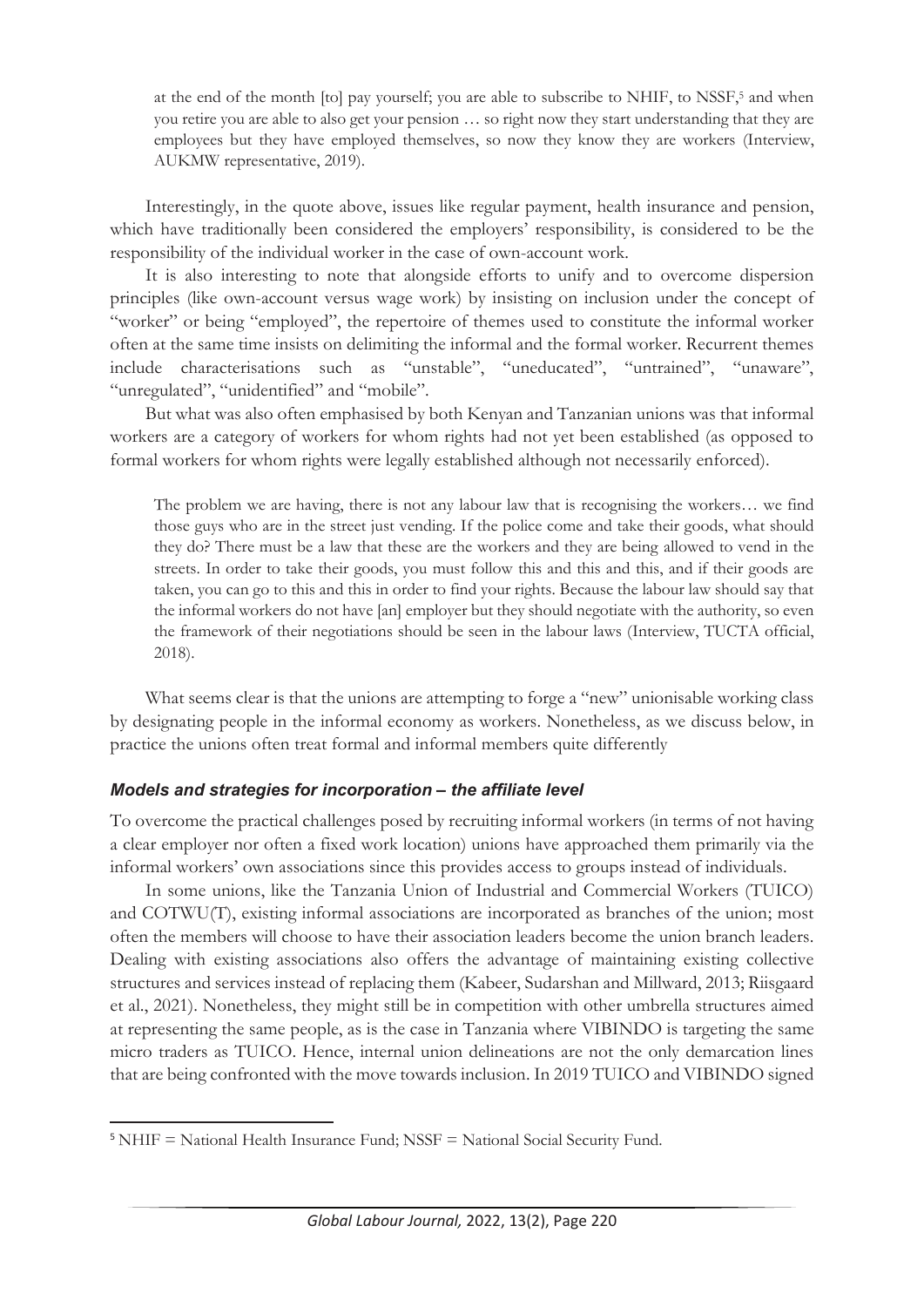a Memorandum of Understanding seeking to establish cooperation and a division of labour; however, so far the intentions are still to be enacted in practice.

Another union recruitment strategy is individual recruitment into existing unions through events like May Day celebrations or testing for HIV or tuberculosis – events that attract people from the informal economy:

COTU and the International Labour Organization have also been giving us opportunity to have some events … where the workers are screened, they are talked to about HIV and AIDS, and … they are also given information on social protection issues… And through that … they came together, being treated … being examined and we had a catch; we recruited very many (Interview, Kenya Union of Hair and Beauty Workers [KUHABWO] representative, 2019).

#### *The role of legislation*

Public legislation is important in setting the context for the organising efforts of trade unions. This is particularly evident in the case of the Kenyan transport sector where legal changes have greatly facilitated the access of trade unions to workers in the industry, as explained here by a board member of COTU:

[In] the matatu sector … we are lucky that one minister decided that all matatus should belong to SACCOs and given that they are in SACCOs it is easier for us to tap them (Interview, COTU board member, 2018).

The system of having savings and credit cooperative organisations (SACCOs) act as proxy employers and having vehicle licensing depend on the existence of an employment contract with a driver is not without problems (Kamau, 2021). SACCOs often refuse or are unable to take on employers' responsibilities because they do not own the vehicles. Nonetheless, it does provide an entry for organising and a potential counterpart in negotiations.

Whereas for transport workers legality is connected to the vehicle and the relation between the vehicle owner and driver, for micro traders a key issue is whether they operate in a legally designated trading area. So far, union recruitment of micro traders in Tanzania has been limited primarily to traders working in designated areas and hence limited to more secure traders.

Another sector where legislation plays a key role is the domestic sector, in which global campaigning resulted in the adoption of the Domestic Workers Convention by the ILO in 2011. In Tanzania, this was preceded by a 2004 change in legislation asserting domestic workers to be on the same footing as other workers (Steiler, 2020); this was followed by a court ruling in Kenya in 2012 that also placed domestic workers under the protection of the labour law, consequently extending to them the national minimum wage and social security benefits (Interview, KUDHEIHA representative, 2019). The legal foundations have thus made it possible for the relevant trade unions – the Kenya Union of Domestic, Hotels, Educational Institutions, Hospitals and Allied Workers (KUDHEIHA) and the Conservation, Hotels, Domestic, Social Services and Consultancy Workers Union (CHODAWU) in Tanzania – to represent informal domestic workers in dealings with their employers with the threat of taking cases to the labour courts. In comparison, attempts made by TUICO to represent micro traders in disputes with the municipality over access to trading spaces or business facilities have to refer to civil court and a complex array of local bylaws. Hence, while legislative changes have sought to strengthen the status of domestic and transport workers as workers with rights – at least in theory – informal actors that are considered businesses, like micro traders or boda boda drivers, are not coved by labour laws.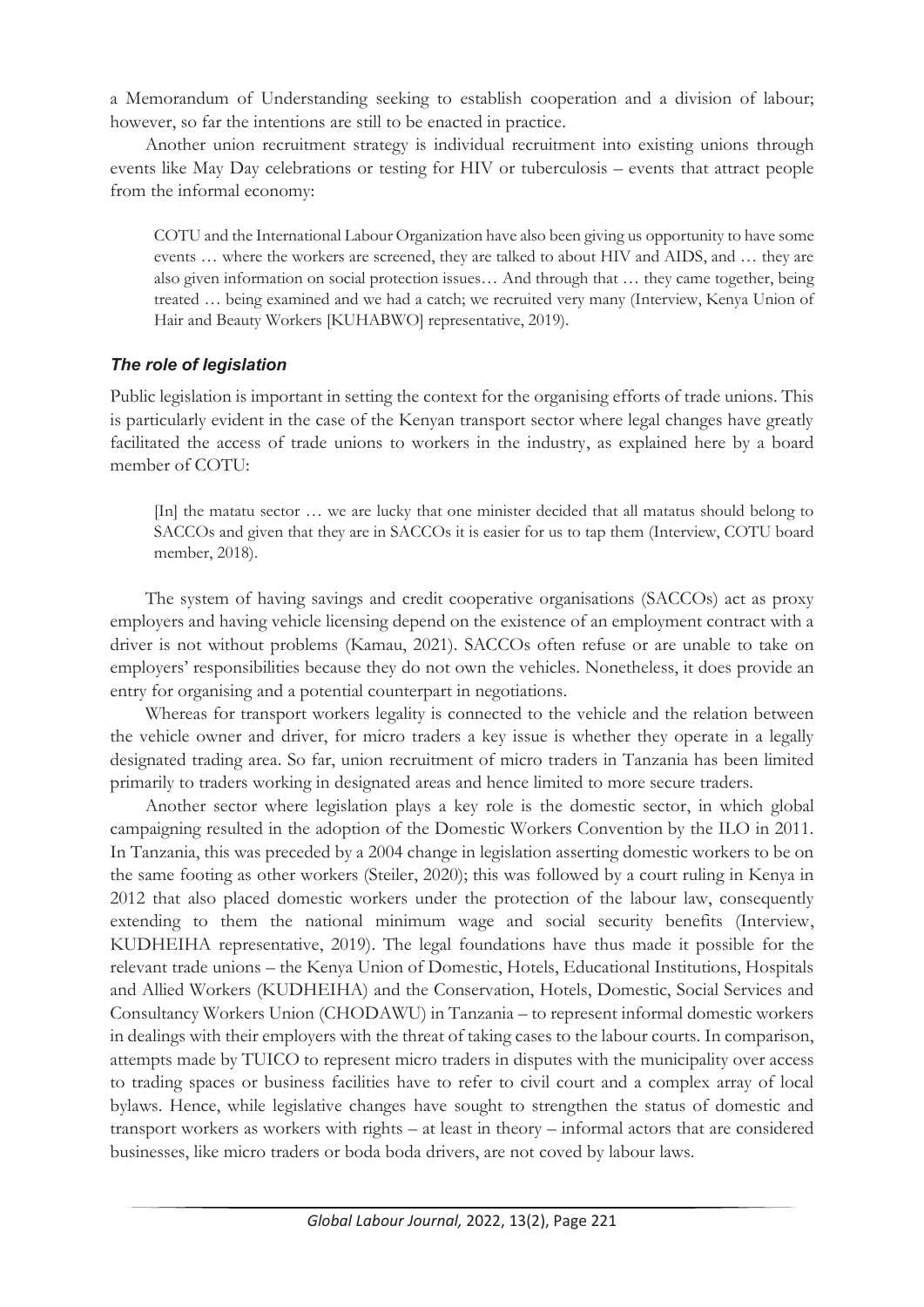#### *Services offered*

It was clear from the interviews that most unions are quite aware that the services they need to offer to informal workers cannot simply replicate those offered to their formal members. Ideas and practices differ slightly between sectors and, as noted above, are also influenced by the applicable legislation. Overall, for the daladala/matatu transport sector, where some kind of employment relation is common (even if informal), the focus tends to be on terms and conditions at work. This is generally achieved by negotiating with employers (via SACCOs) but also with authorities, in particular the police:

We'd put a programme with my colleagues with station commanders, police station commanders: they are the ones assigning duties to juniors, to arrest the workers. We were at Kamukunji police station… So with that one he accepted to be partners, to working as partners… Where there is a problem I call him or he calls me (Interview, MWU representative, 2018).

For sectors where people are often own-account workers like boda boda drivers, salon workers or micro traders (even if they might work on commission), the focus is either on business skills and financial services and/or negotiation with authorities. For example, in Tanzania, TUICO and COTWU(T) offered collateral to allow some of their informal economy branches to access bank loans, whereas KUHABWO started a SACCO under the union to attract informal salon workers:

So we started this SACCO; the entrance fee was [KES] 250 only to lure them and join the SACCO because our challenge was organising them and recruiting them. You meet somebody in the market today, you get her today, tomorrow you'll not get her there (Interview, KUHABWO representative, 2019).

In addition, TUICO has attempted to institutionalise a dialogue platform between their informal market trader branches and the municipality of Dar es Salaam as a way of offering representation to their informal members. While TUICO and KUHABWO both offer relevant services (training and representation or access to savings and loans), they illustrate the inability of the unions to address the employment relations that in both sectors often consist of commission work for changing "employers". Hence, in the case of salon workers, the everyday challenges of harassment and job insecurity continue to fall outside the scope of union involvement. Although TUICO does not address retail relations, it has nonetheless demonstrated some innovative – albeit sketchy – attempts at representing informal workers in their relations with municipal authorities.

#### *Rights and representation*

As already mentioned, there is a fear among "traditional" unionists (formal workers) that they will be outnumbered by informal members with different agendas. Individual unions tackle this potential dilemma differently. Some insist on equal rights and representation:

Our constitution say that every member [has] equal right for vote and be voted (Interview, TUICO official, 2018).

For other unions, informal worker members are awarded different rights than the formal workers. This is the case, for example, with the Amalgamated Union of Kenya Metal Workers (AUKMW) in which all informal branches are envisioned to select one common representative to be the voice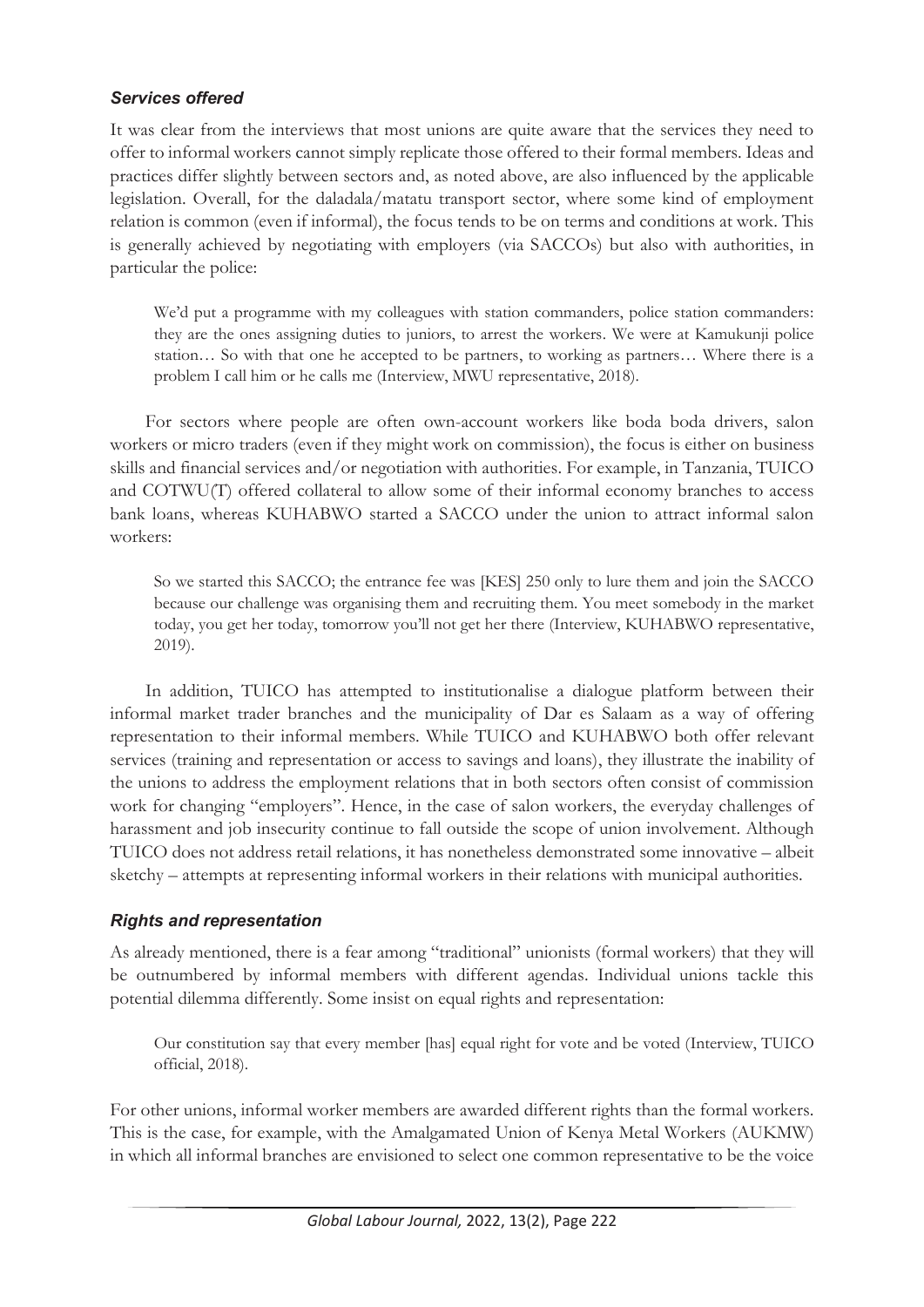of informal worker members on the board…

…because the informal sector is different from the formal. The issues that they want negotiated for them [are] quite different from what these guys want, so you can't put them in the same set up (Interview, AUKWM representative, 2019).

In both cases, however, the model employed falls strictly within the established tripartite setup and apart from the two transport workers' unions – TARWOTU in Tanzania and MWU in Kenya – which were set up by informal workers. The model employed is one whereby informal workers are incorporated as a minority into existing unions.

As explained here by a representative of TARWOTU, the legal system is based almost entirely on the tripartite model and hence if informal worker associations want to represent themselves then they need to form unions:

Because legally associations [which are registered at the Ministry of Home Affairs while unions are registered at the Ministry of Labour] don't have power to represent and defend rights of workers (Interview, TARWOTU representative, 2018).

TARWOTU is not affiliated to TUCTA, but, together with four other unions, has applied for the registration of a new federation:

We were forced to make claims of the new federation, because when the government prepares meetings they recognise or invite only TUCTA. So other unions, which are not from TUCTA, do not get a place to present their concerns (Interview, TARWOTU representative, 2019).

## **Discussion and Conclusion**

In this article we have discussed the ongoing and contested reconceptualising of who is to be represented by the trade union movement and who is to be designated as "a worker". Using the concepts of definition and delimitation from Boltanski (1984) and boundary drawing from Silver (2003) we have analysed this re-objectification process and how it relates to the political and socioeconomic context – in particular the nature of informal work and work relations. The analysis has highlighted the dilemmas involved but also pointed towards broader implications with regard to issues of rights, entitlements, representational structures and class understandings.

Overall, the analysis illustrated attempts to forge unity – by designating people working in the informal economy as workers, downplaying dispersion in employment relations or legal status, and insisting on incorporation into existing unions. At the same time, it also illustrated insistence by some unions on clear delimitations between formal and informal members internally in the unions and complete lack of engagement with the informal economy by most other unions.

This reflects different ways of tackling the underlying dilemma of, on the one hand, a need for unity and designation of people in the informal economy as workers in order to expand the trade union constituency and political power. On the other hand, it reflects the urge to maintain at least some traditional boundaries in order to protect established privileges and power structures, both internally in the unions and externally in the fragile compromise inscribed in the existing tripartite structures.

As a result, the process is highly politicised and contested and neither TUCTA nor COTU have been able to create a coherent policy approach at the federation level. How and if to involve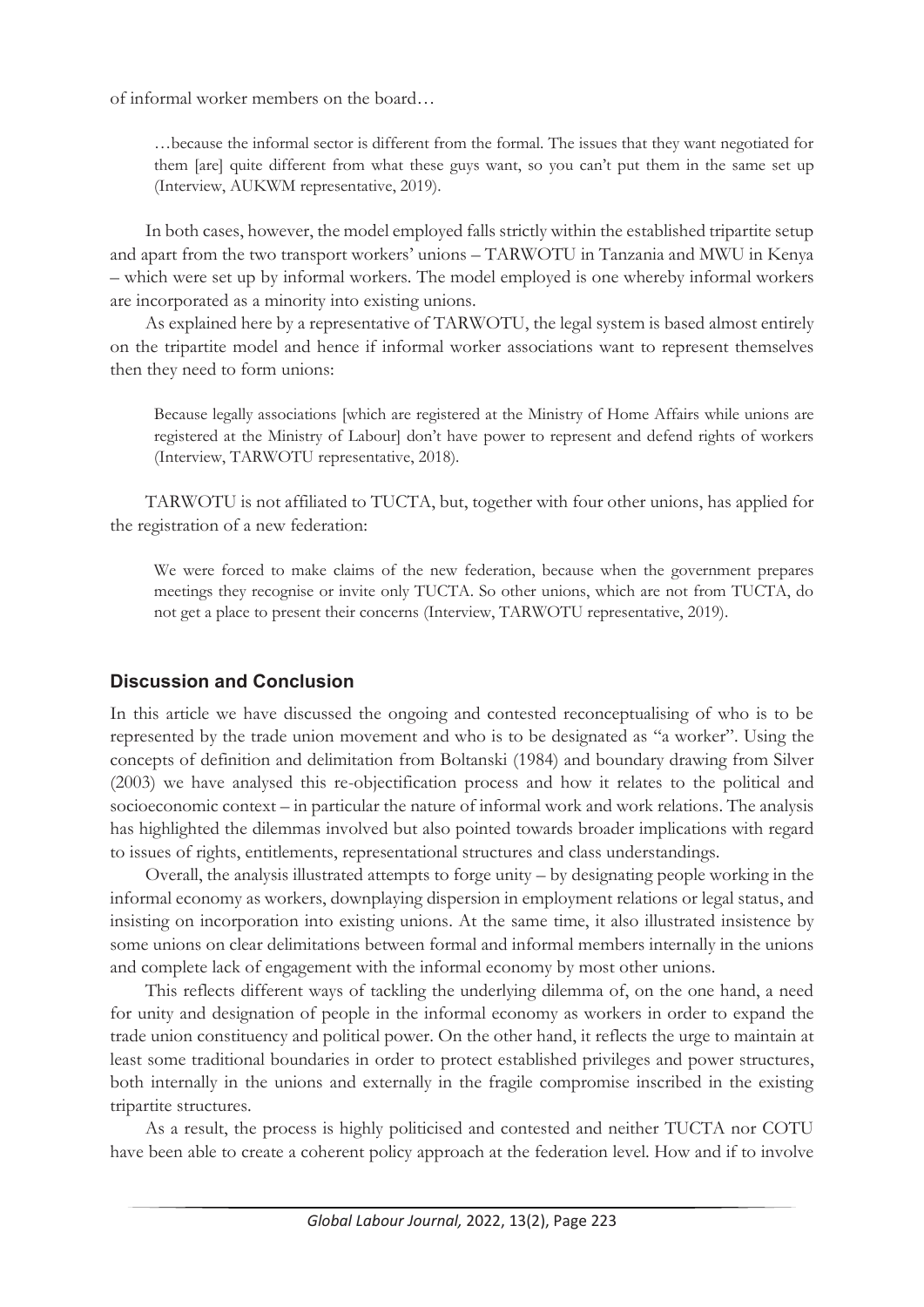informal members is left up to the affiliated unions, and there is a slowly increasing number of new and independent unions created by and for informal workers. The latter are not permitted within the dominant federations and hence seek to form their own federations in direct competition with those dominated by formal workers.

Adding to the difficulties in forging unity are very real differences in the nature of employment relations which have implications in terms of representation and associated rights. Hence, while all unions tend to designate people working informally as a kind of worker or employee and unions as their legitimate representative in all work-related concerns, there is a difference in the rights associated between unions aimed at informal workers who are in an identifiable employment relation and the ones who are not.

The former (including unions representing daladala/matatu workers, domestic workers and to some degree salon workers) tend to associate a worker with having an identifiable employment relationship that is registered with the authorities – even if this reality seems quite utopian for some sectors. This conceptualisation comes close to that which is traditionally associated with formal workers and hence the status of a worker with legal rights is something informal workers can ideally attain once they formalise. Nonetheless, claims for workers' rights can sometimes be made prior to formalisation if there is a legal demand for a formal employment relationship (like in transport or domestic work). This does, however, leave most informal trade union members in a kind of transitional position, not unlike that envisioned by the global ILO-inspired discourse of gradual formalisation.

For unions engaging own-account or non-transparent employment relations like micro traders, *jua kali* workers or boda boda drivers, the emphasis is more on enlarging the worker concept to include self-employment. Here the focus is on the legal right to operate, to have a decent work environment and to have representation (mainly in dealings with the authorities), whereas employment relations are not addressed and issues like access to health insurance and a pension are considered the responsibility of the individual self-employed worker.

Similar divisions can be distinguished across different public policies and programmes. First is the separation between workers with a formal employment contract, who are considered rightful claimants of workers' rights and representation via unions, compared to informal workers who are not. The latter group is again divided into people in identifiable employment relations, who in general have no backing in the labour law until they formalise. Even when keeping in mind the legislative changes in sectors such as transport and domestic work, public designations remain strongly rooted in the necessity for formalisation as a prerequisite for labour rights.

Informal actors without an identifiable employment relationship are considered micro businesses. Consequently, they are not seen as workers with a potential claim on workers' rights or union representation. Rather, the emphasis is on formalising via business registration – despite the fact that this is not within the reach of the majority of these informal actors (see e.g. Lyons, Brown and Msoka, 2014). These conceptualisations are in line with historical efforts to delimit the legitimate constituency of trade unions to the formal workforce and instead seek to incorporate small business as part of market-driven development.

We thus note that, rather than seeing large differences between the Tanzanian and Kenyan context, we see some distinguishable patterns related to differences in the nature of the employment relations and legislation. Hence, the findings of this comparison point to issues of broader relevance, although extension beyond the Kenyan and Tanzanian context necessitates further research.

The discussion above links to discussions about whether the traditional tripartite model is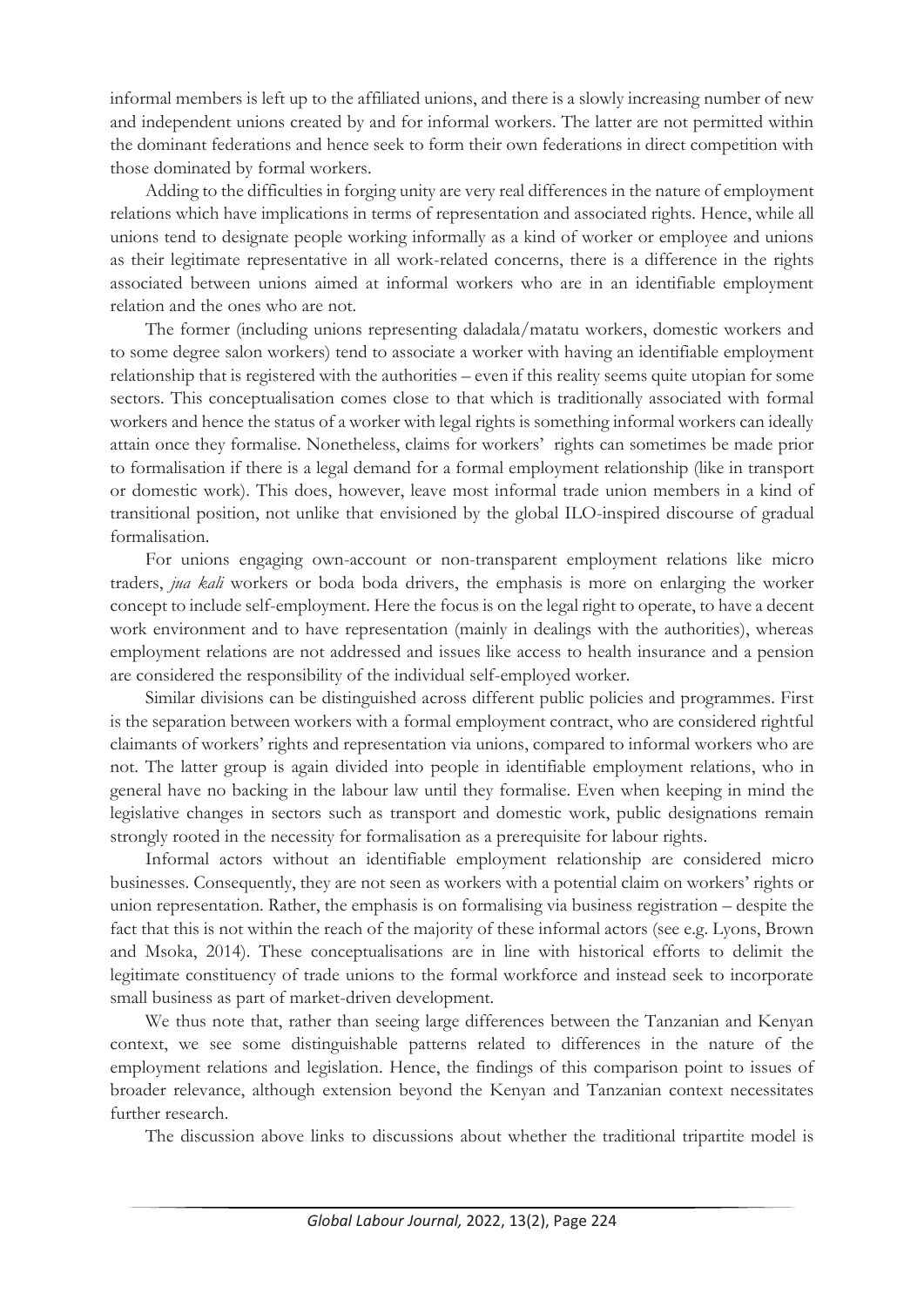deemed a suitable representational form or whether efforts should instead be put towards approaches which allow for participation of informal workers in their own right. While trade union efforts fall largely within the former model, trade unions established by and for informal workers (like MWU in Kenya or TUICO's approach with facilitating bargaining committees for informal traders) moves closer to the 3+1 ideal. Here separate structures of representation are established, but still through unions and within the tripartite model as this is the key avenue through which informal workers can currently gain access to formal institutional power.

Hence, the current struggle over how people in the informal economy should be represented is a political struggle and potentially a class struggle. While a more thorough discussion of class lies beyond the scope of this article, it is nonetheless clear that efforts to define informal workers as part of the social class represented by trade unions have implications for how class is conceptualised. One can see that the dilemma described above – between unity and an enlarged social base versus difference and protection of established privileges – is partly mirrored in different conceptualisations of who the working class is. In a structuralist understanding, class belonging is determined objectively by one's position in the social organisation of the means of production (Selwyn, 2017). In such an understanding, class is often either reduced to formally employed workers or to workers in identifiable employment relations (either formal or informal). If, however, we are to include the myriad non-standard employment forms prevalent in the informal economy (and increasingly also in the formal economy) we need a broader understanding of class, and the question then becomes what might constitute such a class? Here Selwyn's (2017: 15) understanding of a global labouring class which takes myriad forms but shares the common condition of being subordinated to and exploited by capital might be useful also in emphasising that trade unions are not the only sites of workers' collective action. (For an analysis of informal workers' own associations in Kenya and Tanzania, see Riisgaard et al., 2021).

It was noticeable, though, that during conversations with unions cohesion or solidarity within a re-conceptualised trade union constituency was generally not referred to apart from in negative terms, because informal members overtaking the agenda and decision-making power within the unions was perceived as a real danger. What was instead emphasised was (a) the ability of the trade union movement to offer services to and represent informal workers in the tripartite system and bilaterally towards employers or authorities, and (b) the potential contribution to the financial base of the union movement as well as enhanced political power stemming from increased membership.

Hence, talk along the lines of Selwyn's global labouring class or social movement unionism as proposed by Munck (1999) or Waterman (1993) – where unions are envisioned as major actors of societal change coalescing with other civil society actors – was not really on the agenda. Such  $change - if$  forthcoming  $-$  would take time given that the role unions have performed since independence has been centred mostly around securing and maintaining rights for the select few in formal employment.

#### **References**

- Alfers, L. and R. Moussié (2019) Social Dialogue towards more Inclusive Social Protection: Informal Workers and the Struggle for a New Social Contract. Paper presented at the "6th Conference of the Regulating for Decent Work Network", ILO, Geneva, 8–10 July 2019.
- Bernards, N. (2017) The Global Governance of Informal Economies: The International Labour Organization in East Africa. *Third World Quarterly*, 38(8): 1831–1846.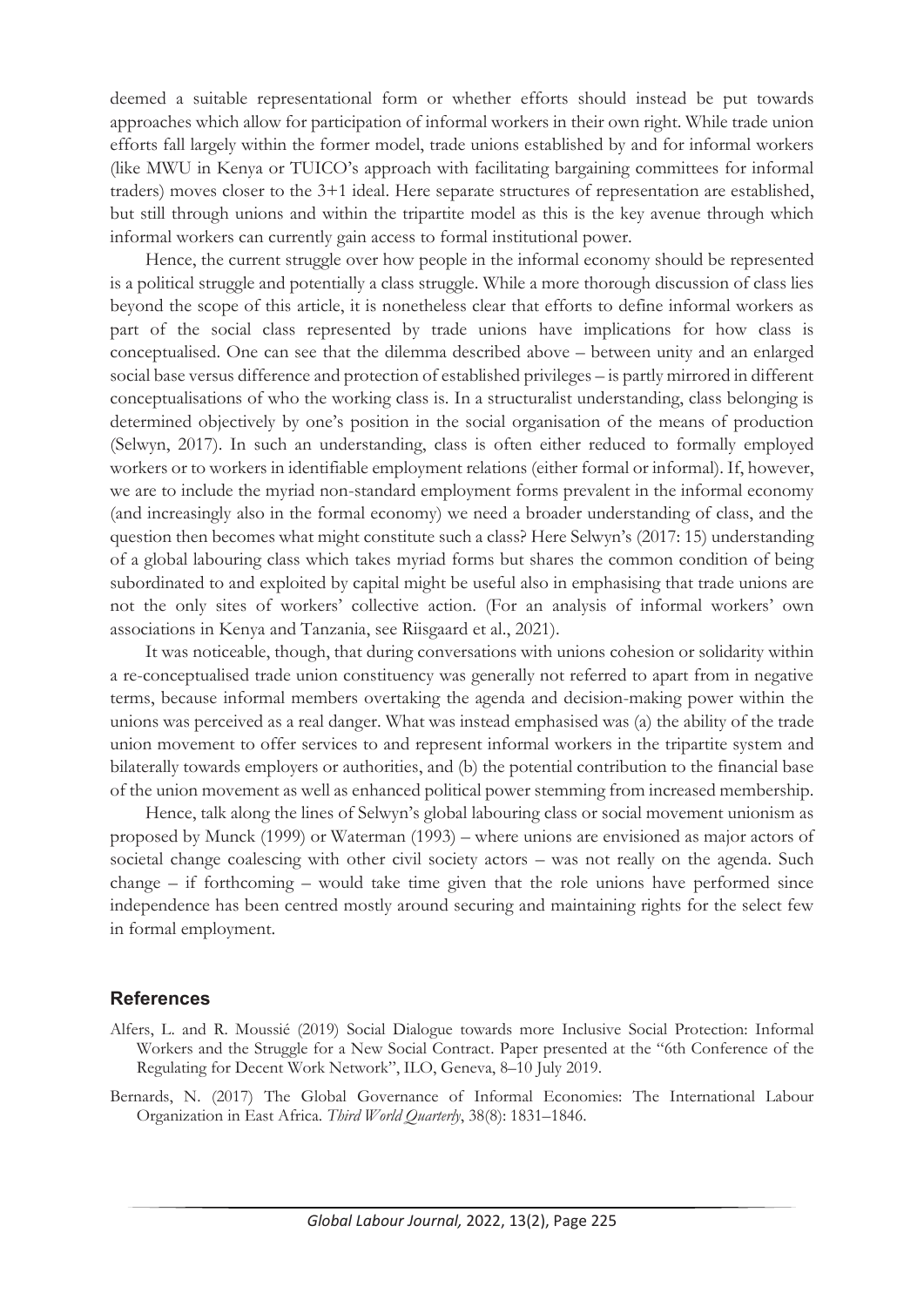- Bieler, A. and J. Nowak (2021) Labour Conflict in the Global South: An Introduction. *Globalizations,* 18(8):  $1 - 12$ .
- Boltanski L. (1984) How a Social Group Objectified Itself: "Cadres" in France, 1936–45. *Social Science Information*, 23(3): 469–491.
- Bonner, C. and D. Spooner (2011) Organizing in the Informal Economy: A Challenge for Trade Unions. *Internationale Politik und Gesellschaft*, 2: 87–105.
- Breman, J. and M. van der Linden (2014) Informalizing the Economy: The Return of the Social Question at a Global Level. *Development and Change*, 45(5): 920–940.
- Cooper, F. (1996) *Decolonization and African Society: The Labor Question in French and British Africa*. Cambridge: Cambridge University Press.
- Danish Trade Union Development Agency (DTDA) (2018) *Labour Market Profile 2018: Tanzania and Zanzibar*. Copenhagen: DTDA.
- Danish Trade Union Development Agency (DTDA) (2020) *Labour Market Profile 2020: Kenya*. https://www.ulandssekretariatet.dk/wp-content/uploads/2020/03/Kenya\_lmp\_2020.pdf [accessed 11 January 2021].
- Fischer, G. (2011) Power Repertoires and the Transformation of Tanzanian Trade Unions. *Global Labour Journal*. 2(2): 125–147.
- Fischer, G. (2013) Revisiting Abandoned Ground: Tanzanian Trade Unions: Engagement with Informal Workers. *Labour Studies Journal*, 38(2): 139–160.
- Gallin, D. (2001) Propositions on Trade Unions and Informal Employment in Times of Globalisation. *Antipode*, 33: 531–549.
- Indimuli, R. (2021) Access to Social Protection in Kenya: The Role of Micro-traders' Associations. In *Social Protection and Informal Workers in Sub-Saharan Africa: Lived Realities and Associational Experiences from Tanzania and Kenya,* edited by L. Riisgaard, W.V. Mitullah and N. Torm. London: Routledge.
- International Labour Organization (ILO) (2009) *Promotion of Employment and Income Generating Activities in the Informal Economy through Cooperative Initiatives*. http://www.ilo.org/english/employment/ent/coop/ africa/download/tucta.pdf [accessed January 2021].
- International Labour Organization (ILO) (2013) *The Informal Economy and Decent Work: A Policy Resource Guide Supporting Transitions to Formality*. Geneva: ILO Employment Policy Department.
- International Labour Organization (ILO) (2015) *Transition from the Informal to the Formal Economy: Recommendation*. Geneva: ILO Recommendation No. 204.
- International Labour Organization (ILO) (2018) *Women and Men in the Informal Economy: A Statistical Picture.* Third edition. Geneva: ILO.
- International Labour Organization (ILO) (2019) *Organizing Informal Economy Workers into Trade Unions. A Trade Union Guide*. Geneva: ILO.
- Jason, A. (2004) Organizing Informal Workers in the Urban Economy. The Case of the Construction Industry in Dar es Salaam, Tanzania. *Habitat International*, 32(2):192–202.
- Jimu, I.M. (2010) Self-organized Informal Workers and Trade Union Initiatives in Malawi: Process, Challenges and Directions of Organizing the Informal Economy. In *Africa's Informal Workers. Collective Agency, Alliances and Transnational Organizing in Urban Africa,* edited by I. Lindell. London: Zed Books.
- Kabeer, N., R. Sudarshan and K. Millward (eds.) (2013) *Organizing Women Workers in the Informal Economy: Beyond the Weapons of the Weak*. London: Zed Books.
- Kamau, A.W. (2021) Informal Transport Worker Organizations and Social Protection Provision in Kenya. In *Social Protection and Informal Workers in Sub-Saharan Africa: Lived Realities and Associational Experiences from Tanzania and Kenya,*. L. Riisgaard, W.V. Mitullah, and N. Torm. London: Routledge.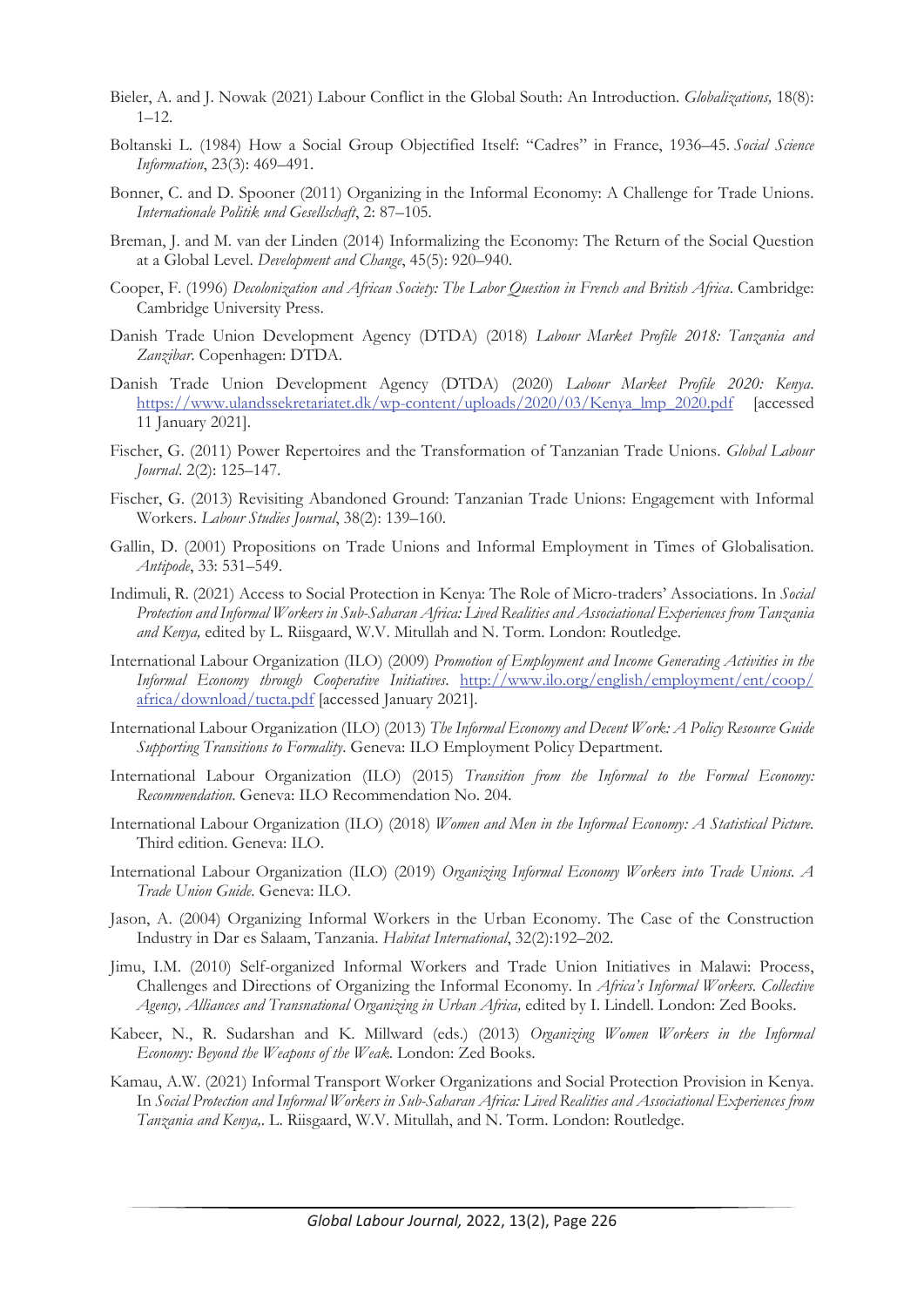- Kinyondo, G. (2021) Self-regulating Informal Transport Workers and the Quest for Social Protection in Tanzania. In *Social Protection and Informal Workers in Sub-Saharan Africa: Lived Realities and Associational Experiences from Tanzania and Kenya,* edited by L. Riisgaard, W.V. Mitullah and N. Torm. London: Routledge.
- Lindberg, I. (2014) Unions and Trade: What Kind of Solidarity? *Globalizations*, 11(1): 131–141.
- Lindell, I. (ed.) (2010) *Africa's Informal Workers. Collective Agency, Alliances and Transnational Organizing in Urban Africa*. London: Zed Books.
- Lyons, M., A. Brown and C. Msoka (2014) Do Micro Enterprises Benefit from the "Doing Business" Reforms? The Case of Street-vending in Tanzania. *Urban Studies*, 51(8): 1593–1612.
- Munck, R. (1999) Labour Dilemmas and Labour Futures. In *Labour Worldwide in the Era of Globalization: Alternative Union Models in the New World Order*, edited by R. Munck and P. Waterman. London: Macmillan.
- National Organization of Trade Unions, Uganda (NOTU) (2014) Informal Sector Collaboration Strategy 2014–2015.
- Otieno, O.G. (2018) Kenya: Transitioning from Informality to Formality through Social Dialogue. TUDCN-RSCD Paper, March.
- Riisgaard, L. (2020) *Worker Organisation and Social Protection amongst Informal Petty Traders in Tanzania*. CAE Working Paper 2020:4. Roskilde: Roskilde University.
- Riisgaard, L. (2021) *Organizing the Informal Economy as Part of the Trade Union Movement in Kenya and Tanzania*. CAE Working Paper 2021:1. Roskilde: Roskilde University.
- Riisgaard, L., W.V. Mitullah and N. Torm (eds.) (2021) *Social Protection and Informal Workers in Sub-Saharan Africa: Lived Realities and Associational Experiences from Tanzania and Kenya*. London: Routledge.
- Rizzo, M. (2017) *Taken for a Ride: Grounding Neoliberalism, Precarious Labour, and Public Transport in an African Metropolis*. Oxford: Oxford University Press.
- Schminke, T.G. and G. Fridell (2021) Trade Union Transformation and Informal Sector Organising in Uganda: The Prospects and Challenges for Promoting Labour-led Development. *Global Labour Journal,* 12(2): 95–112.
- Selwyn, B. (2017) *The Struggle for Development*. Cambridge, UK: Polity Press.
- Shiraz, D. (2009) Trade Union Movement Leads the Way in Kenya. *Information, Society and Justice*, 2(2): 197– 204.
- Silver, B.J. (2003) *Forces of Labor: Workers' Movements and Globalization since 1870*. Cambridge: Cambridge University Press.
- Spooner, D. and J. Mwanika (2017) Transforming Transport Unions through Mass Organisation of Informal Workers: A Case Study of the Amalgamated Transport & General Workers' Union (ATGWU), Uganda. *Global Labour Journal*, 9(2): 150–166.
- Steiler, I. (2020) A Concept at Work: "Informal Economy" and Contestations of Labour, Law and the State in Tanzania. PhD thesis, University of Helsinki.
- Trade Union Congress of Tanzania (TUCTA) (n.d.) A Twin Track Strategy to Organize the Informal Economy into Trade Unionism in Tanzania. Internal document.
- Waterman, P. (1993) Social Movement Unionism: A New Model for a New World Order. *Review (Fernand Braudel Center),* 16(3): 245–278.
- Webster, E., A.O. Britwum and S. Bhowmik (eds) (2017) *Crossing the Divide: Precarious Work and the Future of Labour*. Pietermaritzburg: University of KwaZulu–Natal Press.